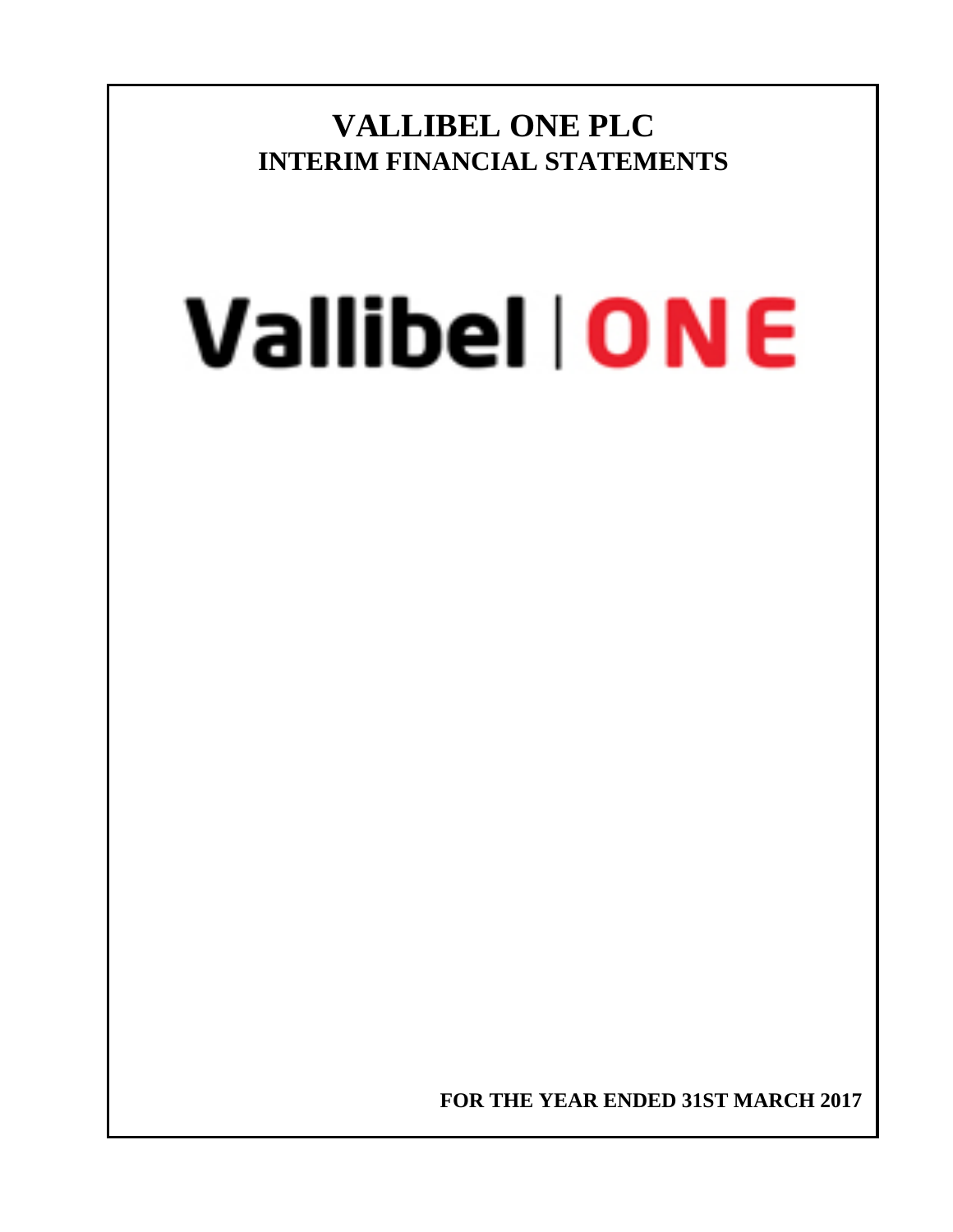| <b>VALLIBEL ONE PLC</b><br>STATEMENT OF FINANCIAL POSITION |                       |                |                     |                |  |  |  |  |  |  |  |
|------------------------------------------------------------|-----------------------|----------------|---------------------|----------------|--|--|--|--|--|--|--|
|                                                            |                       |                |                     |                |  |  |  |  |  |  |  |
| As at                                                      | Company<br>31.03.2017 | 31.03.2016     | Group<br>31.03.2017 | 31.03.2016     |  |  |  |  |  |  |  |
|                                                            | <b>Rs.'000</b>        | <b>Rs.'000</b> | <b>Rs.'000</b>      | <b>Rs.'000</b> |  |  |  |  |  |  |  |
| <b>ASSETS</b>                                              |                       |                |                     |                |  |  |  |  |  |  |  |
| Cash and Bank                                              | 399,210               | 41,298         | 5,378,756           | 8,578,411      |  |  |  |  |  |  |  |
| Financial Assets - Fair Value Through Profit or Loss       | 110,560               | 236,350        | 161,264             | 169,892        |  |  |  |  |  |  |  |
| Short Term Investments                                     | 1,400,762             | 2,021,783      | 1,400,762           | 1,375,604      |  |  |  |  |  |  |  |
| Loans and Receivable                                       | 150,000               | 375,000        | 33,638,779          | 26,824,169     |  |  |  |  |  |  |  |
| Lease Rentals receivables and Stock out on hire            |                       |                | 55,659,388          | 45,102,039     |  |  |  |  |  |  |  |
| Financial Assets - Available for Sales                     | 7,883,555             | 640.082        | 7,951,947           | 722,993        |  |  |  |  |  |  |  |
| <b>Other Financial Assets</b>                              |                       |                | 6,853,423           | 4,360,565      |  |  |  |  |  |  |  |
| Trade and Other Receivables                                | 230,981               | 87,260         | 6,584,067           | 5,389,839      |  |  |  |  |  |  |  |
| Other Non Financial Assets                                 |                       | 1,205          | 1,296,826           | 1,687,060      |  |  |  |  |  |  |  |
| <b>Investments in Subsidiaries</b>                         | 18,802,890            | 16,501,651     |                     |                |  |  |  |  |  |  |  |
| <b>Investment</b> in Associate                             | 405,891               | 7,392,901      | 587,838             | 9,700,149      |  |  |  |  |  |  |  |
| <b>Amounts Due From Related Parties</b>                    | 26,074                | 251,709        |                     |                |  |  |  |  |  |  |  |
| <b>Deferred Tax Assets</b>                                 |                       |                | 340,549             | 469,734        |  |  |  |  |  |  |  |
| <b>Income Tax Recoverable</b>                              | 5,270                 | 6,412          | 115,943             | 73,012         |  |  |  |  |  |  |  |
| Inventories                                                |                       |                | 10,031,785          | 8,670,794      |  |  |  |  |  |  |  |
| <b>Intangible Assets</b>                                   |                       |                | 13,046,742          | 13,130,583     |  |  |  |  |  |  |  |
| Property, Plant and Equipment                              | 37,132                | 43,625         | 29,566,426          | 22,013,783     |  |  |  |  |  |  |  |
| <b>Biological Assets</b>                                   |                       |                | 2,575,552           | 2,356,319      |  |  |  |  |  |  |  |
| <b>Investment Property</b>                                 |                       |                | 238,024             | 238,714        |  |  |  |  |  |  |  |
| Leasehold rights over Mining Lands                         |                       |                | 16,080              | 8,081          |  |  |  |  |  |  |  |
| Assets Classified as Held for Sale                         |                       |                | 137,815             |                |  |  |  |  |  |  |  |
| <b>Total Assets</b>                                        | 29,452,325            | 27,599,276     | 175,581,967         | 150,871,742    |  |  |  |  |  |  |  |
|                                                            |                       |                |                     |                |  |  |  |  |  |  |  |
| <b>LIABILITIES</b>                                         |                       |                |                     |                |  |  |  |  |  |  |  |
| Due to Banks                                               | $\overline{2}$        |                | 26,636,388          | 17,039,812     |  |  |  |  |  |  |  |
| Due to Customers                                           |                       |                | 60,401,955          | 52,733,622     |  |  |  |  |  |  |  |
| <b>Interest Bearing Loans and Borrowings</b>               | 400,000               |                | 16,155,167          | 14,984,760     |  |  |  |  |  |  |  |
| <b>Trade and Other Payables</b>                            | 8,855                 | 1,500          | 4,954,353           | 5,364,778      |  |  |  |  |  |  |  |
| Other Non Financial Liabilities                            |                       |                | 2,842,747           | 1,967,061      |  |  |  |  |  |  |  |
| Dividend Payable                                           | 7,648                 | 6,784          | 113,083             | 170,126        |  |  |  |  |  |  |  |
| <b>Employee Benefit Liabilities</b>                        | 3,809                 | 3,417          | 1,211,122           | 1,192,535      |  |  |  |  |  |  |  |
| <b>Income Tax Liabilities</b>                              | 6,062                 | 9,407          | 1,220,264           | 1,392,212      |  |  |  |  |  |  |  |
| Deferred Tax Liabilities                                   | 2,461                 | 3,007          | 1,711,056           | 1,222,008      |  |  |  |  |  |  |  |
| Capital Grants                                             |                       |                | 153,189             | 134,299        |  |  |  |  |  |  |  |
| Liabilities Directly Associated with the Assets Classified |                       |                |                     |                |  |  |  |  |  |  |  |
| as Held for Sale                                           |                       |                | 137,944             |                |  |  |  |  |  |  |  |
| <b>Total Liabilities</b>                                   | 428,837               | 24,115         | 115,537,269         | 96,201,213     |  |  |  |  |  |  |  |
|                                                            |                       |                |                     |                |  |  |  |  |  |  |  |
| <b>Shareholders' Funds</b>                                 |                       |                |                     |                |  |  |  |  |  |  |  |
| <b>Equity Attributable to Equity Holders of the Parent</b> |                       |                |                     |                |  |  |  |  |  |  |  |
| <b>Stated Capital</b>                                      | 27,163,984            | 27,163,984     | 27,163,984          | 27,163,984     |  |  |  |  |  |  |  |
| Reserves                                                   | 1,859,504             | 411,178        | 14,187,517          | 10,927,178     |  |  |  |  |  |  |  |
|                                                            | 29,023,488            | 27,575,162     | 41,351,501          | 38,091,162     |  |  |  |  |  |  |  |
| <b>Non Controlling Interest</b>                            |                       |                | 18,693,198          | 16,579,367     |  |  |  |  |  |  |  |
| <b>Total Equity</b>                                        | 29,023,488            | 27,575,162     | 60,044,699          | 54,670,528     |  |  |  |  |  |  |  |
|                                                            | 29,452,325            | 27,599,276     | 175,581,967         | 150,871,742    |  |  |  |  |  |  |  |
| <b>Total Equity and Liabilities</b>                        |                       |                |                     |                |  |  |  |  |  |  |  |
| Net Asset Per Share (Rs.)                                  | 26.71                 | 25.38          | 38.06               | 35.06          |  |  |  |  |  |  |  |

These Financial Statements are in Compliance with the requirements of Companies Act No. 07 of 2007.

Sgd. Chief Financial Officer

The Board of Directors is responsible for the preparation and presentation of these Financial Statements signed for and on behalf of the board by.

Sgd. Sgd. **Director** Director **Director** Director<br>28-May-17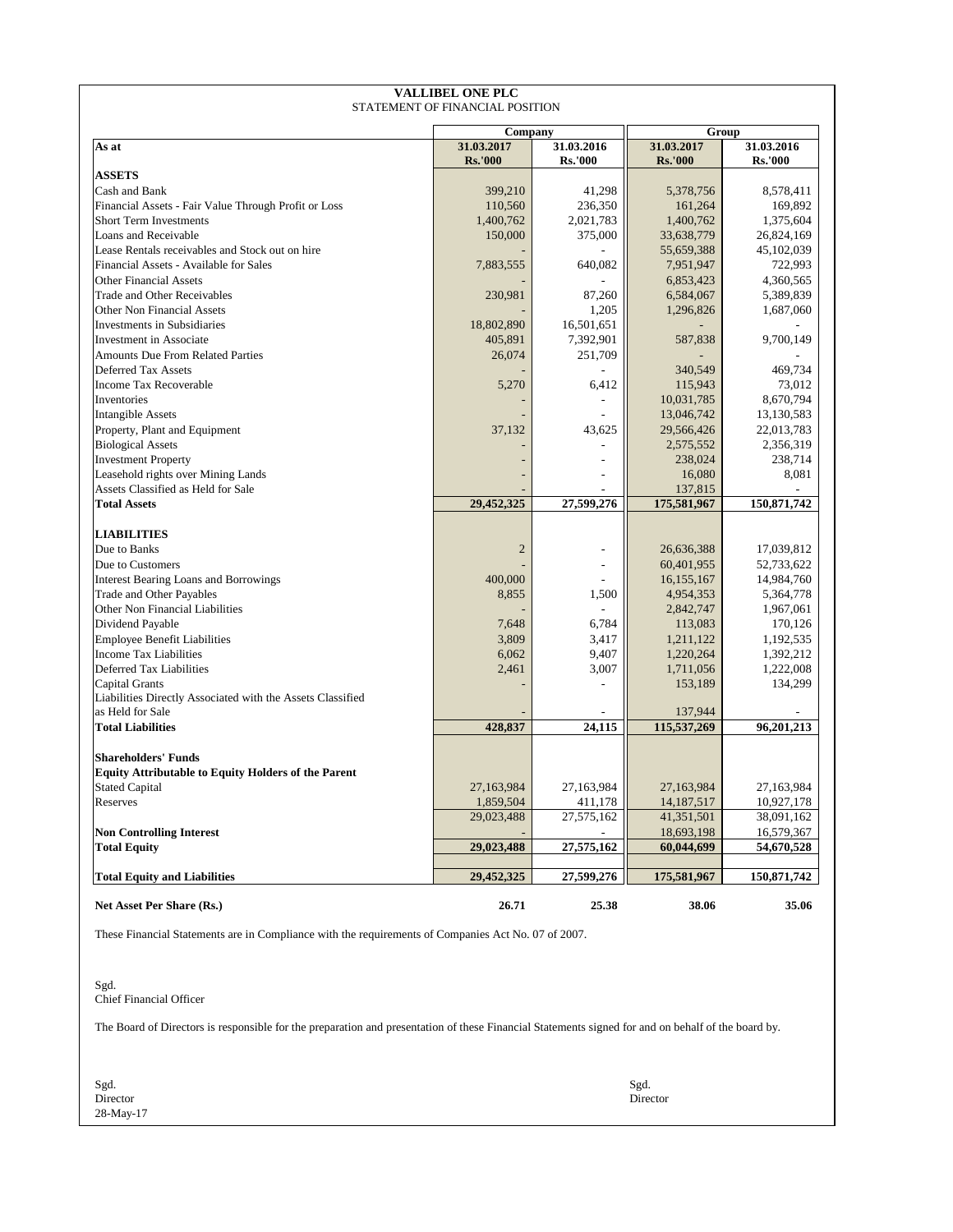| <b>VALLIBEL ONE PLC</b><br>STATEMENT OF INCOME                                                                         |                                          |                                          |                                             |                                             |                  |                                          |                                          |                                             |                                      |                         |  |
|------------------------------------------------------------------------------------------------------------------------|------------------------------------------|------------------------------------------|---------------------------------------------|---------------------------------------------|------------------|------------------------------------------|------------------------------------------|---------------------------------------------|--------------------------------------|-------------------------|--|
|                                                                                                                        |                                          |                                          | Company                                     |                                             |                  |                                          |                                          | Group                                       |                                      |                         |  |
| For the year ended 31st March                                                                                          | 2017<br><b>Quarter</b><br><b>Rs.'000</b> | 2016<br><b>Quarter</b><br><b>Rs.'000</b> | 2017<br><b>Cumulative</b><br><b>Rs.'000</b> | 2016<br><b>Cumulative</b><br><b>Rs.'000</b> | Variance<br>$\%$ | 2017<br><b>Quarter</b><br><b>Rs.'000</b> | 2016<br><b>Quarter</b><br><b>Rs.'000</b> | 2017<br><b>Cumulative</b><br><b>Rs.'000</b> | 2016<br>Cumulative<br><b>Rs.'000</b> | <b>Variance</b><br>$\%$ |  |
| Revenue                                                                                                                |                                          |                                          |                                             | ÷,                                          |                  | 14,302,553                               | 12,871,176                               | 52,936,402                                  | 47,667,846                           | 11                      |  |
| <b>Cost of Sales</b>                                                                                                   |                                          |                                          |                                             |                                             |                  | (7,967,382)                              | (7,082,268)                              | (29,205,629)                                | (26,513,405)                         | (10)                    |  |
| <b>Gross Profit</b>                                                                                                    |                                          | $\sim$                                   | $\overline{\phantom{a}}$                    | $\overline{\phantom{a}}$                    | $\sim$           | 6,335,171                                | 5,788,908                                | 23,730,773                                  | 21,154,441                           | 12                      |  |
| Dividend Income                                                                                                        | 1,150,127                                | 113,005                                  | 2,020,305                                   | 808,134                                     | 150              | 451,239                                  | (3,889)                                  | 473,326                                     | 24,510                               | 1831                    |  |
| Other Operating Income                                                                                                 | 40,267                                   | ÷.                                       | 48,216                                      | $\sim$                                      | 100              | 227,296                                  | 114,662                                  | 542,486                                     | 301,147                              | 80                      |  |
| <b>Administrative Expenses</b>                                                                                         | (47, 374)                                | (28,741)                                 | (162, 506)                                  | (109, 531)                                  | (48)             | (1,371,953)                              | (1,029,877)                              | (5,031,122)                                 | (4,404,992)                          | (14)                    |  |
| <b>Distribution Expenses</b>                                                                                           |                                          |                                          |                                             | ÷,                                          | $\sim$           | (1,037,920)                              | (1,228,288)                              | (4,196,336)                                 | (3.950, 801)                         | (6)                     |  |
| <b>Other Operating Expenses</b>                                                                                        |                                          |                                          | $\overline{\phantom{a}}$                    | (138, 434)                                  | 100              | (367, 285)                               | (522, 737)                               | (1,863,688)                                 | (2,119,721)                          | 12                      |  |
| Loss on Reclassifying the Investment to Available for Sale<br>Financial Asset from Investment in Associate.<br>Note 12 |                                          | ٠                                        | (828, 882)                                  | ä,                                          | (100)            | ä,                                       | $\sim$                                   | (3,297,525)                                 | $\sim$                               | (100)                   |  |
| <b>Gold Loan Auction Losses</b>                                                                                        |                                          |                                          |                                             | ä,                                          |                  | (48)                                     | (3,762)                                  | (2,201)                                     | (29, 358)                            | 93                      |  |
| <b>Results from Operating activities</b>                                                                               | 1,143,020                                | 84,264                                   | 1,077,133                                   | 560,168                                     | 92               | 4,236,499                                | 3,115,016                                | 10,355,713                                  | 10,975,227                           | (6)                     |  |
| <b>Finance Cost</b><br>Finance Income                                                                                  | (14, 187)<br>32,381                      | (27, 528)<br>54,594                      | (14, 187)<br>242,759                        | (45,504)<br>206,195                         | 69<br>18         | (395, 810)<br>114,489                    | (308, 515)<br>90,365                     | (1,611,279)<br>455,607                      | (1,214,179)<br>269,403               | (33)<br>69              |  |
| Net Finance (Cost)/Income                                                                                              | 18,194                                   | 27,066                                   | 228,573                                     | 160,691                                     | 42               | (281, 320)                               | (218, 150)                               | (1, 155, 672)                               | (944, 776)                           | (22)                    |  |
| Share of results of equity accounted Investees                                                                         |                                          |                                          |                                             | ä,                                          | $\sim$           | 20,210                                   | 392,982                                  | 687,150                                     | 1,532,687                            | (55)                    |  |
| Reclassification of the Gain/(Loss) Recognized in OCI Through<br><b>Retained Earnings</b>                              |                                          |                                          | ٠                                           | ÷,                                          | ٠                | ٠                                        | $\sim$                                   | (648, 594)                                  | ÷                                    | (100)                   |  |
| Profit/(Loss) Before Tax on Financial Services                                                                         | 1,161,214                                | 111,330                                  | 1,305,705                                   | 720,859                                     | 81               | 3,975,389                                | 3,289,848                                | 9,238,597                                   | 11,563,138                           | (20)                    |  |
| <b>Tax on Financial Services</b>                                                                                       |                                          |                                          | $\overline{\phantom{a}}$                    | ä,                                          | $\sim$           | (348, 895)                               | (180, 665)                               | (1,027,101)                                 | (593, 452)                           | (73)                    |  |
| Profit/(Loss) Before Tax                                                                                               | 1,161,214                                | 111,330                                  | 1,305,705                                   | 720,859                                     | 81               | 3,626,494                                | 3,109,183                                | 8,211,496                                   | 10,969,687                           | (25)                    |  |
| Income Tax Expense                                                                                                     | (19, 894)                                | (14,212)                                 | (65, 932)                                   | (56, 660)                                   | (16)             | (908, 513)                               | (1,027,423)                              | (3,761,722)                                 | (3,512,967)                          | (7)                     |  |
| Profit/(Loss) for the year from Continuing Operation                                                                   | 1,141,320                                | 97,118                                   | 1,239,773                                   | 664,199                                     | 87               | 2,717,980                                | 2,081,761                                | 4,449,775                                   | 7,456,720                            | (40)                    |  |
| <b>Discontinued Operation</b><br>(Loss) after tax for the year from Discontinued Operations                            |                                          |                                          |                                             |                                             |                  | (151, 646)                               |                                          | (195, 550)                                  |                                      | (100)                   |  |
| Net Profit/(Loss) for the year                                                                                         | 1,141,320                                | 97,118                                   | 1,239,773                                   | 664,199                                     | 87               | 2,566,334                                | 2,081,761                                | 4,254,225                                   | 7,456,720                            | (43)                    |  |
| <b>Attributable to :</b><br>Equity holders of the Parent<br>Non - Controlling Interests                                | 1,141,320                                | 97,118                                   | 1,239,773                                   | 664,199                                     | 87               | 1,415,544<br>1,150,791                   | 1,300,272<br>781,489                     | 539,789<br>3,714,436                        | 4,227,980<br>3,228,740               | (87)<br>15              |  |
|                                                                                                                        | 1.141.320                                | 97,118                                   | 1,239,773                                   | 664,199                                     | 87               | 2,566,334                                | 2,081,761                                | 4,254,225                                   | 7,456,720                            | (43)                    |  |
| Earnings Per Share (Rs.)                                                                                               | 1.05                                     | 0.09                                     | 1.14                                        | 0.61                                        |                  | 1.30                                     | 1.20                                     | 0.50                                        | 3.89                                 |                         |  |

As more fully explained in note 12 to accounts, the group earned a net profit of Rs 7,914 Mn for the year. This was adjusted to give effect to the change in dealing with the investment in Sampath Bank PLC as "equity accoun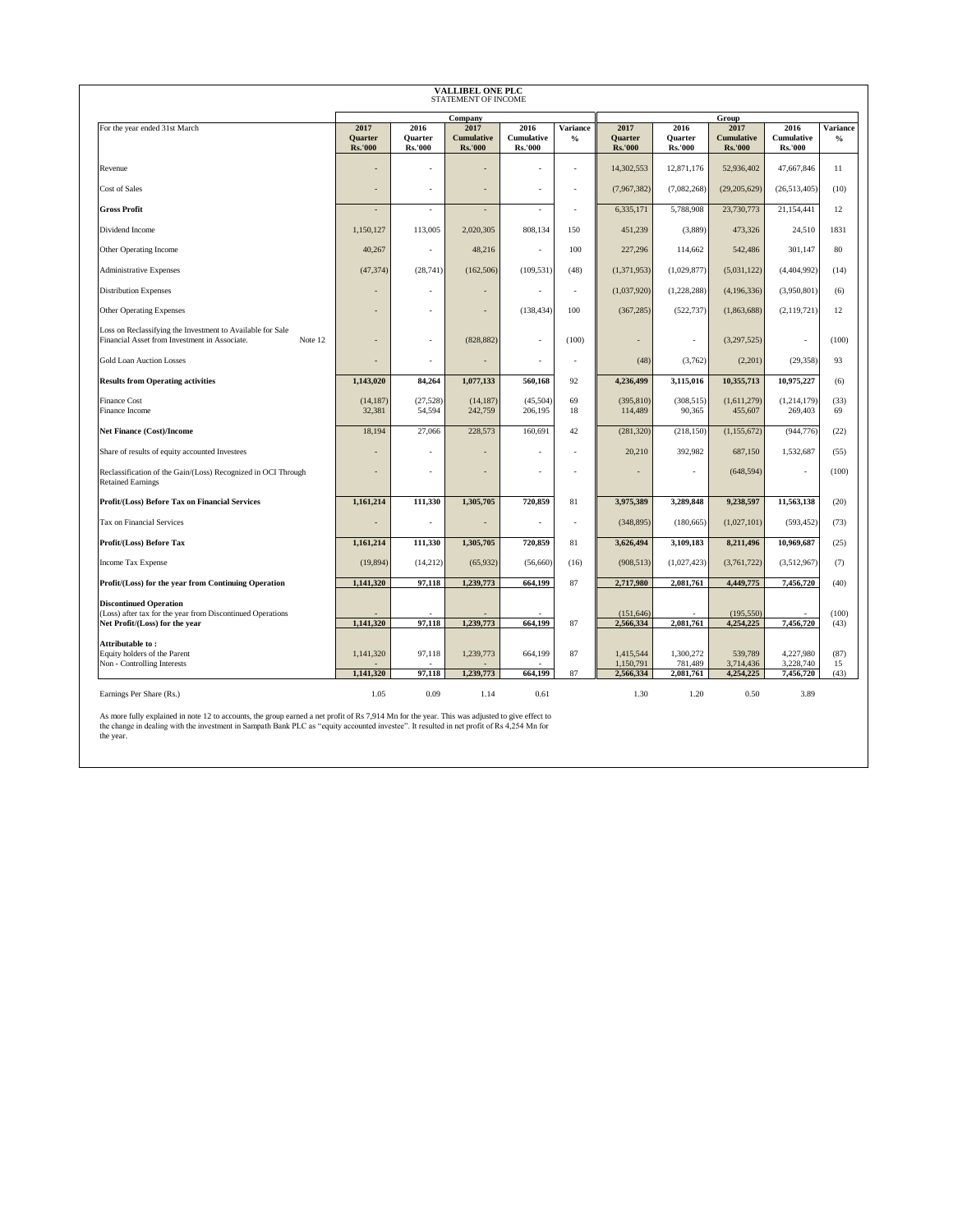| <b>VALLIBEL ONE PLC</b>                                                |                |                |                   |                                   |                 |                          |                |                          |                   |                          |  |  |  |
|------------------------------------------------------------------------|----------------|----------------|-------------------|-----------------------------------|-----------------|--------------------------|----------------|--------------------------|-------------------|--------------------------|--|--|--|
|                                                                        |                |                |                   | STATEMENT OF COMPREHENSIVE INCOME |                 |                          |                |                          |                   |                          |  |  |  |
|                                                                        |                |                |                   |                                   |                 |                          |                |                          |                   |                          |  |  |  |
| For the Year ended 31st March                                          | 2017           | 2016           | 2017              | 2016                              | <b>Variance</b> | 2017                     | 2016           | 2017                     | 2016              |                          |  |  |  |
|                                                                        | <b>Ouarter</b> | Ouarter        | <b>Cumulative</b> | <b>Cumulative</b>                 | $\frac{0}{0}$   | <b>Ouarter</b>           | <b>Ouarter</b> | <b>Cumulative</b>        | <b>Cumulative</b> | Variance<br>$\%$         |  |  |  |
|                                                                        | <b>Rs.'000</b> | <b>Rs.'000</b> | <b>Rs.'000</b>    | <b>Rs.'000</b>                    |                 | <b>Rs.'000</b>           | <b>Rs.'000</b> | <b>Rs.'000</b>           | <b>Rs.'000</b>    |                          |  |  |  |
|                                                                        |                |                |                   |                                   |                 |                          |                |                          |                   |                          |  |  |  |
| Net Profit/(Loss) for the Year                                         | 1.141.320      | 97,118         | 1,239,773         | 664.199                           | 87              | 2,566,334                | 2.081.761      | 4,254,225                | 7,456,720         | (43)                     |  |  |  |
| <b>Other comprehensive Income</b>                                      |                |                |                   |                                   |                 |                          |                |                          |                   |                          |  |  |  |
| To be Reclassified to Profit or Loss in Subsequent Period              |                |                |                   |                                   |                 |                          |                |                          |                   |                          |  |  |  |
| Share of other comprehensive income of equity accounted investees      |                | ٠              |                   |                                   |                 | ٠                        | (32, 812)      | 23,432                   | (28, 440)         | 182                      |  |  |  |
| Reclassification of the Gain/(Loss) Recognized in OCI Through Retained |                |                |                   |                                   |                 |                          |                | 648,594                  |                   | 100                      |  |  |  |
| Earnings                                                               |                |                |                   |                                   |                 |                          |                |                          |                   |                          |  |  |  |
| Net Gain/(Loss) on Available for sale Financial Assets                 | (69, 355)      | (210, 172)     | 751,336           | (194, 021)                        | (487)           | (87, 493)                | (234, 342)     | 724,209                  | (182, 460)        | 497                      |  |  |  |
| Exchange difference on translation of foreign operations               |                |                |                   |                                   |                 | 6.320                    | 3.778          | 3.031                    | 4.470             | (32)                     |  |  |  |
| Not to be Reclassified to Profit or Loss in Subsequent Period          |                |                |                   |                                   |                 |                          |                |                          |                   |                          |  |  |  |
| Share of other comprehensive income of equity accounted investees      |                | ٠              | ٠                 |                                   |                 | ٠                        | 17.141         | ٠                        | 17.141            | $\overline{\phantom{a}}$ |  |  |  |
| Income tax effect                                                      |                | ٠              | ۰.                | и.                                |                 | ٠                        | (4,778)        |                          | (4,778)           |                          |  |  |  |
| Realization of Revaluation Reserve - Transfer out                      |                | ٠              | ۰                 |                                   |                 | ٠                        | $\sim$         | (202, 635)               | ٠                 | (100)                    |  |  |  |
| Realization of Actuarial loss - Transfer out                           |                | ٠              |                   | и.                                |                 |                          |                | 39,734                   |                   | 100                      |  |  |  |
| Revaluation of Land & Building                                         |                | ٠              | ۰.                | $\overline{\phantom{a}}$          |                 | 2,387,696                | 1,779,778      | 2,387,696                | 1,779,778         | (34)                     |  |  |  |
| Income tax effect                                                      |                | ٠              | $\blacksquare$    | ٠                                 |                 | $\overline{\phantom{a}}$ | (210,966)      | $\overline{\phantom{a}}$ | (210,966)         | 100                      |  |  |  |
| Actuarial Gain/(Loss) on Retirement Benefit Obligation                 | 690            | (35)           | 690               | (35)                              | 2079            | 50.381                   | 67.714         | 50.381                   | 51,621            | (2)                      |  |  |  |
| <b>Income Tax Effect</b>                                               | (193)          | 10             | (193)             | 10                                | (2079)          | (193)                    | (8,167)        | (193)                    | (8,167)           | (98)                     |  |  |  |
| Other Comprehensive Income for the Year, net of tax                    | (68, 858)      | (210, 197)     | 751,833           | (194,046)                         | (487)           | 2,356,710                | 1,377,346      | 3,674,248                | 1,418,199         | 159                      |  |  |  |
|                                                                        |                |                |                   |                                   |                 |                          |                |                          |                   |                          |  |  |  |
| Total Comprehensive Income for the Year, net of tax                    | 1.072.462      | (113.079)      | 1.991.606         | 470.153                           | 324             | 4.923.045                | 3.459.107      | 7.928.473                | 8.874.919         | (11)                     |  |  |  |
|                                                                        |                |                |                   |                                   |                 |                          |                |                          |                   |                          |  |  |  |
| Total Comprehensive income attributable to:                            |                |                |                   |                                   |                 |                          |                |                          |                   |                          |  |  |  |
| Equity holders of the Parent                                           | 1,072,462      | (113,079)      | 1,991,606         | 470,153                           | 324             | 2,598,957                | 1,459,731      | 3,045,492                | 4,428,848         | (31)                     |  |  |  |
| Non - Controlling Interests                                            |                |                |                   |                                   |                 | 2,324,088                | 1,999,376      | 4,882,981                | 4.446.071         | 10                       |  |  |  |
|                                                                        | 1.072.462      | (113.079)      | 1.991.606         | 470.153                           | 324             | 4,923,045                | 3,459,107      | 7,928,473                | 8,874,919         | (11)                     |  |  |  |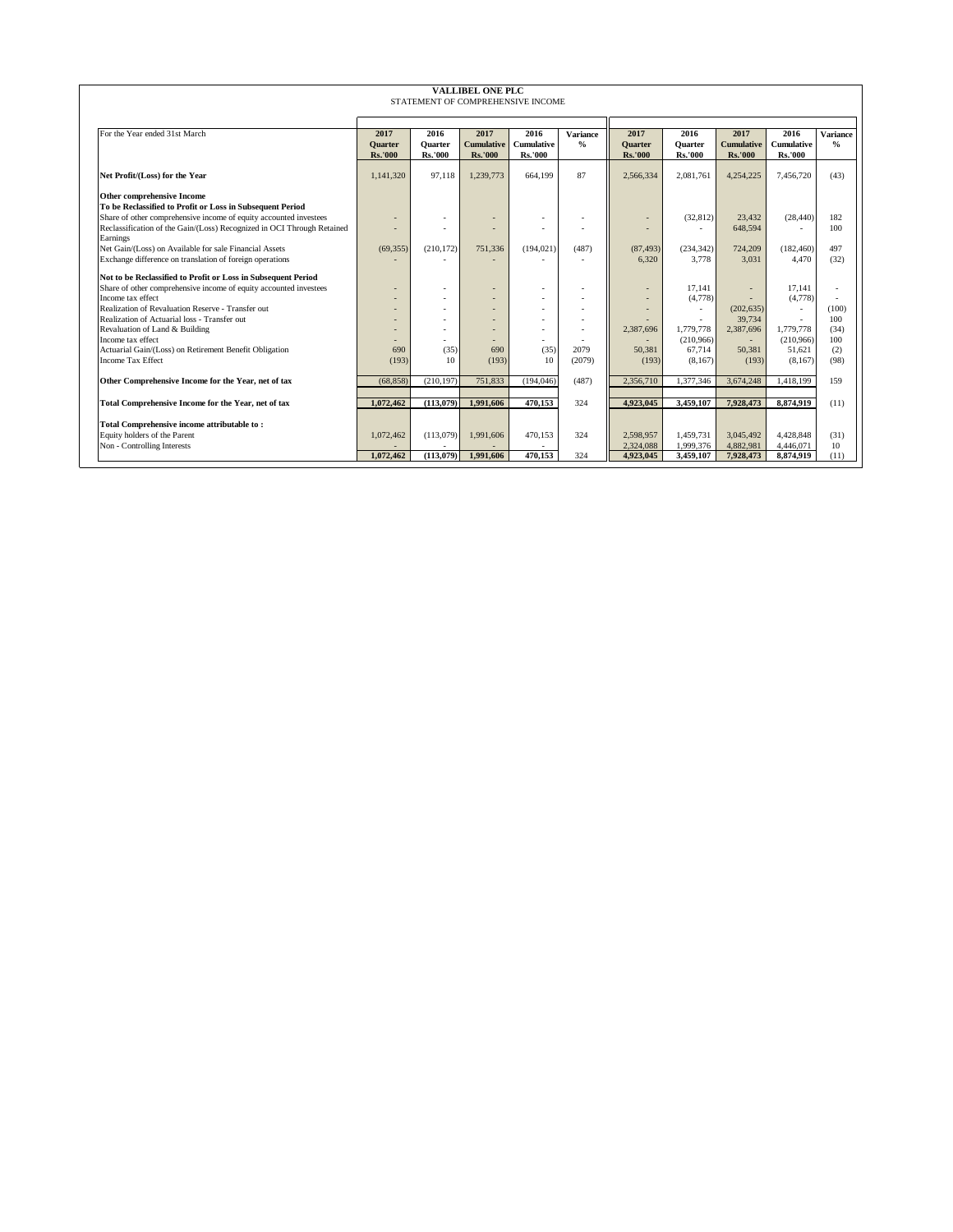# **VALLIBEL ONE PLC** STATEMENT OF CHANGES IN EQUITY- COMPANY

| For the Year ended 31st March        | <b>Stated Capital</b><br><b>Rs.'000</b> | <b>Available for Sale</b><br><b>Reserve</b><br><b>Rs.'000</b> | <b>Retained</b><br>Earnings/ (Losses)<br><b>Rs.'000</b> | <b>Total</b><br><b>Rs.'000</b> |
|--------------------------------------|-----------------------------------------|---------------------------------------------------------------|---------------------------------------------------------|--------------------------------|
| Balance as at 01st April 2015        | 27,163,984                              | (157,097)                                                     | 706,445                                                 | 27,713,332                     |
| Supergain Tax 2013/2014              | $\overline{\phantom{a}}$                | $\overline{\phantom{a}}$                                      | (65,043)                                                | (65,043)                       |
| Profit for the Year                  |                                         |                                                               | 664,199                                                 | 664,199                        |
| Other Comprehensive Income           |                                         | (194, 021)                                                    | (25)                                                    | (194, 046)                     |
| Dividend Paid                        |                                         |                                                               | (543, 280)                                              | (543, 280)                     |
| <b>Balance as at 31st March 2016</b> | 27,163,984                              | (351, 118)                                                    | 762,296                                                 | 27,575,162                     |
| Balance as at 01st April 2016        | 27,163,984                              | (351, 118)                                                    | 762,296                                                 | 27,575,162                     |
| Profit for the Year                  | $\overline{\phantom{a}}$                |                                                               | 1,239,773                                               | 1,239,773                      |
| Other Comprehensive Income           |                                         | 751,336                                                       | 497                                                     | 751,833                        |
| Dividend Paid                        |                                         |                                                               | (543, 280)                                              | (543, 280)                     |
| Balance as at 31st March 2017        | 27,163,984                              | 400,218                                                       | 1,459,286                                               | 29,023,488                     |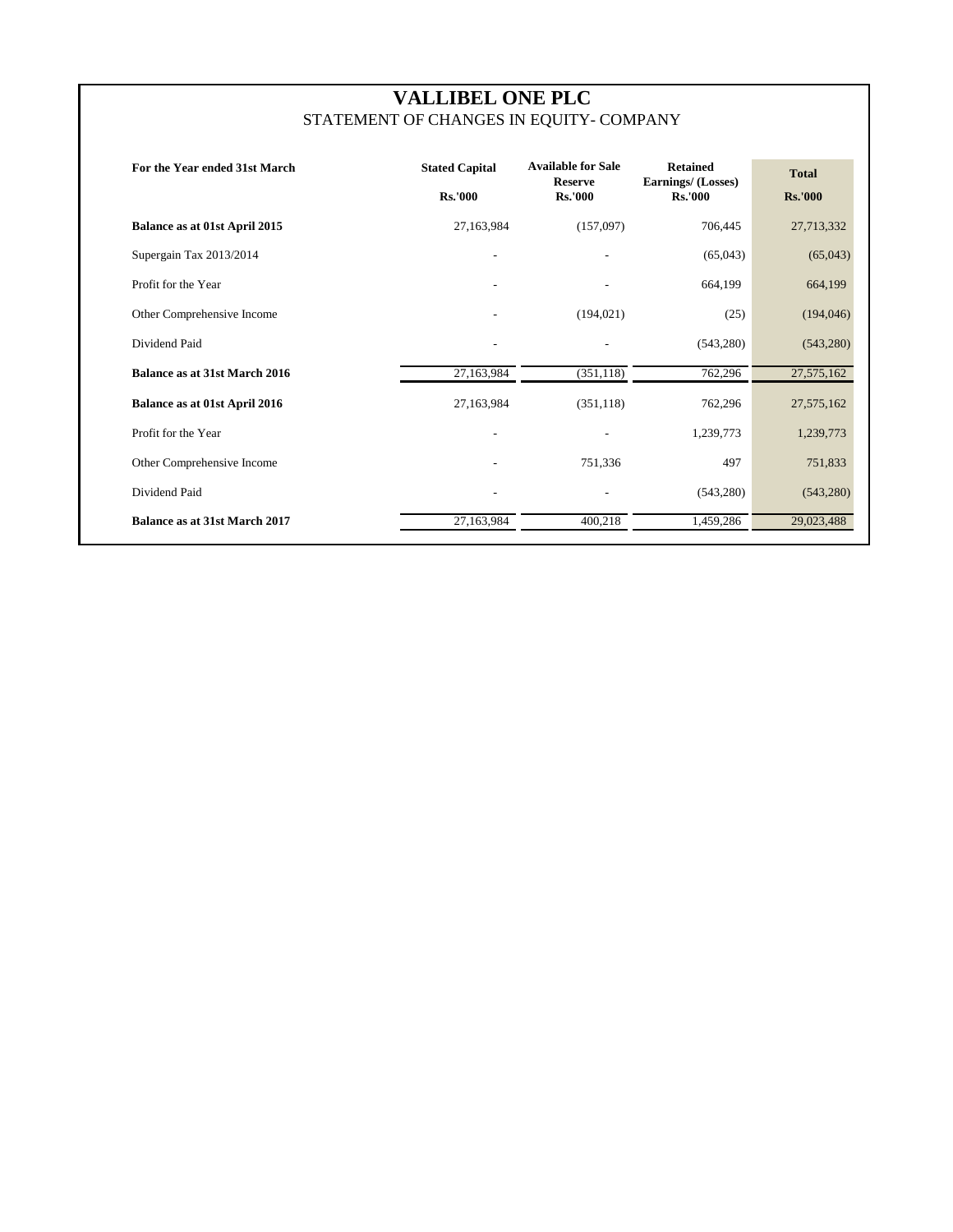# **VALLIBEL ONE PLC**

## STATEMENT OF CHANGES IN EQUITY- GROUP

| For the Year ended 31st March Rs.'000                                                                              | <b>Stated</b><br>Capital | <b>Treasury</b><br><b>Shares</b> | Capital<br><b>Reserves</b> |                                             | <b>Other Component of Equity</b>                 |                    |                           | <b>Revenue Reserve</b> | Hedge                    | <b>Actuarial</b>         | Shareholder's<br>Fund | Non<br>Controlling       | <b>Total</b><br><b>Equity</b> |
|--------------------------------------------------------------------------------------------------------------------|--------------------------|----------------------------------|----------------------------|---------------------------------------------|--------------------------------------------------|--------------------|---------------------------|------------------------|--------------------------|--------------------------|-----------------------|--------------------------|-------------------------------|
|                                                                                                                    |                          |                                  | <b>Reserve</b>             | <b>Available for</b><br><b>Sale Reserve</b> | Foreign<br><b>Currency</b><br><b>Translation</b> | <b>Revaluation</b> | General<br><b>Reserve</b> | <b>Retained</b>        | <b>Reserve</b>           | Gain/(Loss)              |                       | <b>Interest</b>          |                               |
|                                                                                                                    |                          |                                  | Fund                       |                                             | <b>Reserve</b>                                   | <b>Reserve</b>     |                           | <b>Earnings</b>        |                          | <b>Reserve</b>           |                       |                          |                               |
| Balance as at 01st April 2015                                                                                      | Rs.<br>27,163,984        | Rs.<br>(44, 112)                 | Rs.<br>908,853             | Rs.<br>(777, 036)                           | Rs.<br>(1,351)                                   | Rs.<br>752,873     | 50,179                    | Rs.<br>6,738,821       | Rs.<br>(55,378)          | Rs.<br>(126)             | Rs.<br>34,736,706     | Rs.<br>13,231,085        | Rs.<br>47,967,791             |
| Super gain Tax 2013/2014                                                                                           |                          |                                  |                            |                                             |                                                  |                    |                           | (534, 677)             |                          |                          | (534, 677)            | (275, 624)               | (810, 301)                    |
| Profit for the Year                                                                                                |                          |                                  |                            |                                             |                                                  |                    |                           | 4,227,980              |                          | ÷                        | 4,227,980             | 3,228,740                | 7,456,720                     |
| <b>Other Comprehensive Income</b>                                                                                  |                          |                                  |                            |                                             |                                                  |                    |                           |                        |                          |                          |                       |                          |                               |
| Share of other comprehensive income of equity accounted investees                                                  |                          |                                  |                            | (33, 469)                                   | 5.030                                            |                    |                           |                        | 12.368                   |                          | (16,072)              | (5)                      | (16,077)                      |
| Exchange difference on translation of foreign operations                                                           |                          |                                  |                            |                                             | 2,379                                            |                    |                           |                        |                          |                          | 2,379                 | 2,091<br>4,005           | 4,470                         |
| Net Gain/(Loss) on Available for sale Financial Assets<br>Revaluation of Land & Buildings                          |                          |                                  |                            | (186, 466)                                  |                                                  | 391,000            |                           |                        |                          |                          | (186, 466)<br>391,000 | 1,177,812                | (182, 460)<br>1,568,812       |
| Acturial Gain/(Loss) on Retirement benefit obligations                                                             |                          |                                  |                            |                                             |                                                  |                    |                           |                        | 10,026                   |                          | 10,026                | 33,428                   | 43,454                        |
| <b>Total other Comprehensive Income</b>                                                                            |                          |                                  |                            | (219, 935)                                  | 7,409                                            | 391,000            | $\sim$                    |                        | 22,394                   | $\overline{\phantom{a}}$ | 200,868               | 1,217,332                | 1,418,199                     |
| Adjustment due to Change in Holding                                                                                |                          |                                  |                            |                                             |                                                  |                    |                           | (982)                  |                          |                          | (982)                 | (968)                    | (1,950)                       |
| Transfers                                                                                                          |                          |                                  | 524,453                    |                                             |                                                  |                    | 523,263                   | (1,047,717)            |                          |                          |                       | $\overline{\phantom{a}}$ |                               |
| Write Back of Unclaimed Dividends                                                                                  |                          |                                  |                            |                                             |                                                  |                    | 5,007                     |                        |                          |                          | 5,007                 | 913                      | 5,920                         |
| Dividend Paid                                                                                                      |                          |                                  |                            |                                             |                                                  |                    |                           | (543,740)              |                          |                          | (543,740)             | (822, 109)               | (1,365,850)                   |
| Balance as at 31st March 2016                                                                                      | 27,163,984               | (44, 112)                        | 1,433,306                  | (996, 972)                                  | 6,057                                            | 1,143,873          | 578,449                   | 8,839,685              | (32,984)                 | (126)                    | 38,091,162            | 16,579,367               | 54,670,528                    |
| Balance as at 01st April 2016                                                                                      | 27,163,984               | (44, 112)                        | 1,433,306                  | (996, 972)                                  | 6,057                                            | 1,143,873          | 578,449                   | 8,839,685              | (32,984)                 | (126)                    | 38,091,162            | 16,579,367               | 54,670,528                    |
| Profit/(Loss) for the Year                                                                                         |                          |                                  |                            |                                             |                                                  |                    |                           | 539,789                |                          |                          | 539,789               | 3,714,436                | 4,254,225                     |
| Realization of revaluation reserve - Transfer in                                                                   |                          |                                  |                            |                                             |                                                  |                    |                           | 202,635                |                          |                          | 202,635               | $\overline{a}$           | 202,635                       |
| Realization of actuarial loss - Transfer in                                                                        |                          |                                  |                            |                                             |                                                  |                    |                           | (39, 734)              |                          |                          | (39, 734)             | ٠                        | (39, 734)                     |
| <b>Other Comprehensive Income</b>                                                                                  |                          |                                  |                            |                                             |                                                  |                    |                           |                        |                          |                          |                       |                          |                               |
| Share of other comprehensive income of equity accounted investees                                                  |                          |                                  |                            | 23,693                                      | (261)                                            |                    |                           |                        |                          |                          | 23,432                |                          | 23,432                        |
| Reclassification of the Gain/Loss Recognized in OCI by the investment in                                           |                          |                                  |                            |                                             |                                                  |                    |                           |                        |                          |                          |                       |                          |                               |
| associate to Retained Earnings                                                                                     |                          |                                  |                            | 654,012                                     | (5,544)                                          |                    |                           |                        |                          | 126                      | 648,594               | $\overline{a}$           | 648,594                       |
| Realization of revaluation reserve - Transfer out                                                                  |                          |                                  |                            |                                             | $\sim$                                           | (202, 635)         |                           |                        | $\overline{\phantom{a}}$ |                          | (202, 635)            | $\sim$                   | (202, 635)                    |
| Realization of actuarial loss - Transfer out                                                                       |                          |                                  |                            |                                             |                                                  |                    |                           |                        | 39,734                   |                          | 39,734                |                          | 39,734<br>3,031               |
| Exchange difference on translation of foreign operations<br>Net Gain/(Loss) on Available for sale Financial Assets |                          |                                  |                            | $\sim$<br>733,756                           | 1,546                                            |                    |                           |                        |                          |                          | 1,546<br>733,756      | 1,485<br>(9, 547)        | 724,209                       |
| Revaluation of Land & Buildings                                                                                    |                          |                                  |                            |                                             |                                                  | 1,255,449          |                           |                        |                          |                          | 1,255,449             | 1,132,247                | 2,387,696                     |
| Acturial Gain/(Loss) on Retirement benefit obligations                                                             |                          |                                  |                            |                                             |                                                  |                    |                           |                        | 5,827                    |                          | 5,827                 | 44,360                   | 50,188                        |
| <b>Total other Comprehensive Income</b>                                                                            |                          |                                  | $\sim$                     | 1,411,462                                   | (4,259)                                          | 1,052,814          | $\sim$                    |                        | 45,562                   | 126                      | 2,505,703             | 1,168,545                | 3,674,248                     |
| Transfers                                                                                                          |                          |                                  | 783,641                    |                                             |                                                  |                    |                           | (783, 641)             |                          |                          |                       |                          |                               |
| Effect on changes in holding                                                                                       |                          |                                  |                            |                                             |                                                  |                    |                           | 580,216                |                          |                          | 580,216               | (1,530,340)              | (950, 124)                    |
| Written back on unclaimed Dividend                                                                                 |                          |                                  |                            |                                             |                                                  |                    |                           | 15,010                 |                          |                          | 15,010                | $\sim$                   | 15,010                        |
| Dividend Paid                                                                                                      |                          |                                  |                            |                                             |                                                  |                    |                           | (543, 280)             |                          |                          | (543, 280)            | (1,239,214)              | (1,782,494)                   |
| Balance as at 31st March 2017                                                                                      | 27,163,984               | (44, 112)                        | 2,216,947                  | 414,490                                     | 1.798                                            | 2,196,687          | 578,449                   | 8,810,680              | 12,578                   | $\sim$                   | 41,351,501            | 18,692,794               | 60.044.295                    |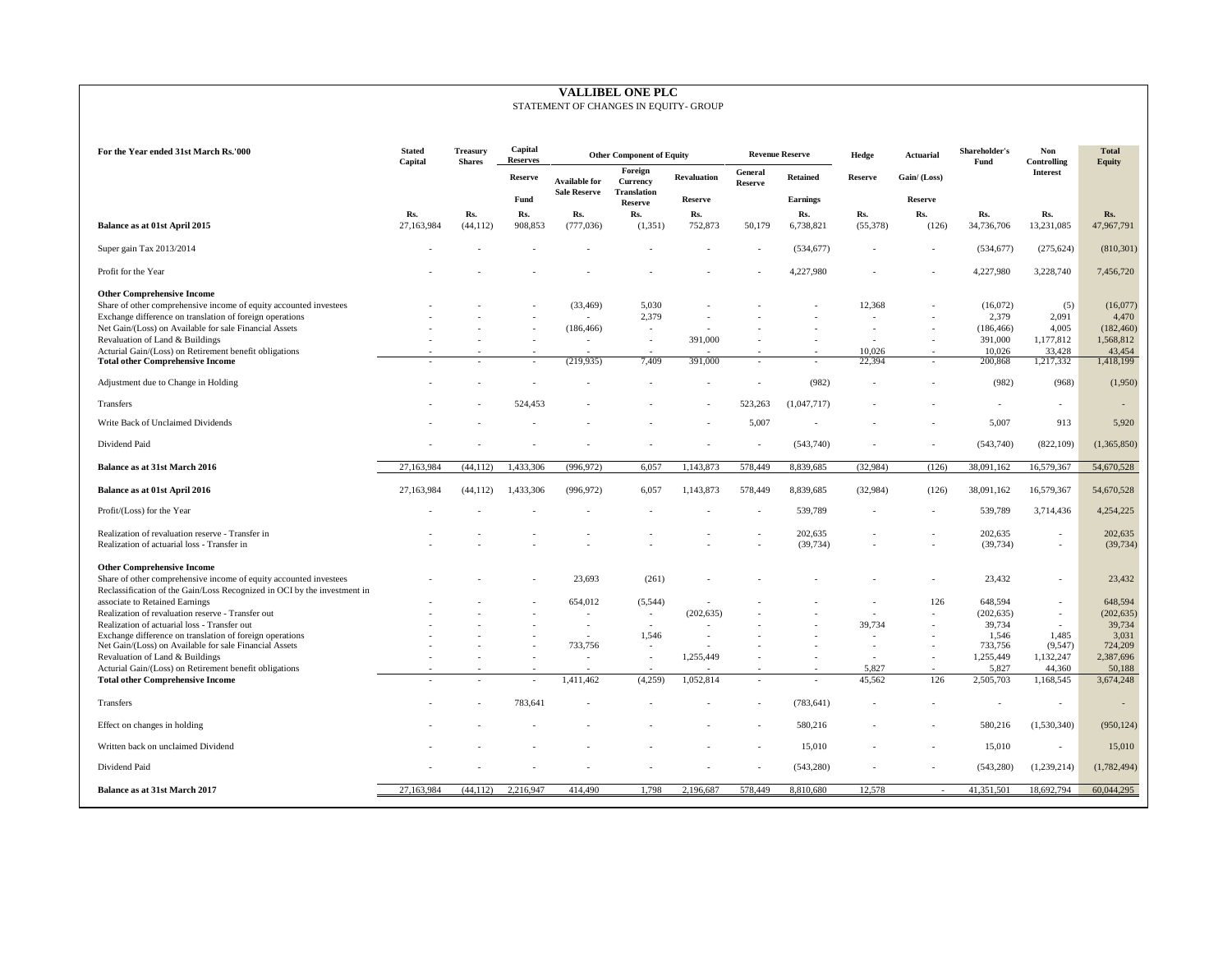| <b>VALLIBEL ONE PLC</b><br><b>CASH FLOW STATEMENT</b>                                                                 |                          |                          |                              |                            |
|-----------------------------------------------------------------------------------------------------------------------|--------------------------|--------------------------|------------------------------|----------------------------|
|                                                                                                                       |                          |                          | Group                        |                            |
| For the year ended                                                                                                    | 31.03.2017               | Company<br>31.03.2016    | 31.03.2017                   | 31.03.2016                 |
| <b>CASH FLOWS FROM OPERATING ACTIVITIES</b>                                                                           | <b>Rs.'000</b>           | <b>Rs.'000</b>           | <b>Rs.'000</b>               | <b>Rs.'000</b>             |
|                                                                                                                       |                          |                          |                              |                            |
| Net Profit/ (Loss) before Taxation<br>Profit/ (Loss) Before Tax from Discontinued Operations                          | 1,305,705                | 720,859                  | 8,211,496<br>(195, 550)      | 10,969,687                 |
|                                                                                                                       |                          |                          |                              |                            |
| <b>ADJUSTMENTS FOR</b><br>(Profit) /Loss on sale of Property, Plant & equipment                                       | (2,857)                  |                          | (20, 861)                    | 20,293                     |
| Depreciation                                                                                                          | 10,567                   | 8,647                    | 1,602,439                    | 1,613,036                  |
| Provision For Fall in Value of Investments<br>Amortization                                                            | (3, 414)                 | 45,504                   | (17, 323)<br>83,876          | 74,342<br>87,801           |
| Share of results of equity accounted investees                                                                        |                          |                          | (687, 150)                   | (1,532,687)                |
| Loss on deemed disposal of equity accounted investees                                                                 | L,                       | 138,434                  |                              | 39,468                     |
| Net (Gain) / loss on foreign exchange<br>Impairment of Assets held for sale                                           |                          | $\overline{a}$           | 131,480                      | (13,704)                   |
| <b>Impairment of Goodwill</b>                                                                                         |                          |                          | 71,867                       |                            |
| Provision for Impairment of Assets<br>Provision For Defined Benefit Plan Costs                                        | 1,390                    | 1,013                    | 8,739<br>234,769             | 456,409<br>216,999         |
| Amortization of Capital Grants                                                                                        |                          |                          | (3,522)                      | (4,953)                    |
| Fair Value Change of Biological assets<br>Provision for Inventory                                                     |                          |                          | 36,938                       | 40,768<br>75,316           |
| Reclassification of the Gain/loss recognized in OCI by the Investment in                                              |                          |                          |                              |                            |
| associate<br>Net adjustment in Investment in associates due to the reclassification                                   | 828,882                  | L.                       | 648.594<br>3,297,524         |                            |
| (Profit) / Loss from sale of Financial Assets Fair Value through Profit or Loss                                       |                          | ä,                       | 59,886                       | ÷,                         |
| Dividend Received<br>Script Dividend Received                                                                         | (334,010)                | L,<br>L,                 | (468, 688)<br>(334,010)      |                            |
| <b>Finance Cost</b>                                                                                                   | 14,187                   |                          | 1,610,701                    | 1,214,179                  |
| Finance Income                                                                                                        | (238, 111)               | (206, 195)               | (437, 664)                   | (269, 403)                 |
| <b>Operating Profit/ (Loss) before Working Capital Changes</b>                                                        | 1,582,341                | 708,263                  | 13,833,543                   | 12,987,551                 |
| (Increase)/Decrease in Loans and Advances                                                                             | 225,000                  |                          | (6,814,610)                  | (4, 186, 408)              |
| (Increase)/Decrease in Trade & Other Debtors, Deposits & Prepayments<br>(Increase)/Decrease in Other Financial Assets | (152, 795)               | 20,996<br>$\overline{a}$ | (1,202,967)<br>(2, 536, 839) | (358, 932)<br>(2,094,728)  |
| (Increase)/Decrease in Lease Rental Receivable                                                                        |                          | ä,                       | (10, 557, 349)               | (11, 758, 852)             |
| (Increase)/Decrease in Other Non Financial Assets<br>Increase/(Decrease) in Due to Banks                              |                          | L.                       | 395,611<br>8,864,917         | 188,363<br>7,157,602       |
| Increase/(Decrease) in Due to Customers                                                                               |                          |                          | 7,668,332                    | 8,068,007                  |
| Increase/(Decrease) in Trade & Other Payables<br>Increase/(Decrease) in Other Non Financial Liabilities               | 5,682                    | (1, 110)<br>ä,           | (463, 142)<br>875,687        | (101, 945)<br>349,322      |
| (Increase)/Decrease in Inventories                                                                                    |                          | $\overline{a}$           | (1, 397, 929)                | 46,646                     |
| Increase/(Decrease) in Asset held for sale<br>(Increase)/Decrease in Amounts Due from Related Companies               | 225,636                  | (68, 343)                | (131, 352)                   | 11,736                     |
| <b>Cash Generated from Operations</b>                                                                                 | 1,885,863                | 659,805                  | 8,533,902                    | 10,308,362                 |
| Retirement Benefits Liabilities Paid                                                                                  | (308)                    |                          | (165, 995)                   | (100, 228)                 |
| <b>Interest Received</b>                                                                                              | 248,389                  | 191,798                  | 437,664                      | 283,107                    |
| <b>Finance Cost Paid</b><br>Super Gain Tax Paid                                                                       | (12,513)                 | (65,043)                 | (1,610,701)                  | (1,214,179)<br>(810, 301)  |
| Taxes Paid - Continuing Operations                                                                                    | (68, 875)                | (56, 858)                | (3, 126, 581)                | (1,624,288)                |
| Net Cash from/(Used in) Operating Activities                                                                          | 2,052,556                | 729,701                  | 4,068,290                    | 6,842,472                  |
| <b>CASH FLOWS FROM INVESTING ACTIVITIES</b>                                                                           |                          |                          |                              |                            |
| Purchase of Property, Plant & Equipment<br>Acquisition of Intangible Assets                                           | (4, 317)                 | (23, 407)                | (6,788,788)<br>(36,958)      | (2, 561, 378)<br>(41,296)  |
| Proceeds from Sale of Property, Plant & Equipment                                                                     | 3,100                    |                          | 72,528                       | 695,568                    |
| <b>Cost on Bearer Biological Assets</b><br>Net Proceeds of Fair Value through Profit and Loss Financial Assets        |                          |                          | (219, 233)                   |                            |
| Increase the Stake of Subsidiaries                                                                                    | 129,204<br>(1,473,500)   | (17,053)                 | (2, 562)                     | 51,094                     |
| <b>Acquisition of Subsidiary</b><br>Note 9                                                                            |                          |                          | (59,999)                     | L.                         |
| Acquisition of non controlling interest<br>Net Proceeds /(Purchase) of Available for sale Financial Assets            | (827, 739)               | L,                       | (950, 124)                   | (1,950)<br>4,548           |
| Net Proceed From Short Term Investment                                                                                | 621,021                  | (126, 315)               | (25, 158)                    | (234, 105)                 |
| Dividend Received<br>Proceeds from Leasehold Right on Mining                                                          |                          |                          | 608,364<br>(8,000)           | 133,526<br>(8,080)         |
| Net Cash from /(Used in) Investing Activities                                                                         | (1, 552, 231)            | (166, 775)               | (7,409,930)                  | (1,962,074)                |
| <b>CASH FLOWS FROM FINANCING ACTIVITIES</b>                                                                           |                          |                          |                              |                            |
| Proceeds from Interest Bearing Loans & Borrowings                                                                     | 400,000                  | $\overline{a}$           | 7,995,943                    | 5,707,856                  |
| Repayment of Interest Bearing Loans & Borrowings<br>Capital Grant Received                                            |                          | L,<br>٠                  | (6,825,535)<br>22,412        | (8,015,186)<br>17,639      |
| Dividend Write Back                                                                                                   |                          |                          |                              | 5,920                      |
| Dividend Paid<br>Net Cash from /(Used in) Financing Activities                                                        | (542, 416)<br>(142, 416) | (541, 513)<br>(541, 513) | (1,782,494)<br>(589, 674)    | (1,303,508)<br>(3,587,280) |
|                                                                                                                       |                          |                          |                              |                            |
| Net Increase / (Decrease) in Cash & Cash Equivalents                                                                  | 357,910                  | 21,413                   | (3,931,314)                  | 1,293,118                  |
| Cash and Cash Equivalents at the beginning of the Year                                                                | 41,298                   | 19,886                   | 5,416,561                    | 4,123,443                  |
| Cash and Cash Equivalents at the end of the Year                                                                      | 399,208                  | 41,298                   | 1,485,247                    | 5,416,561                  |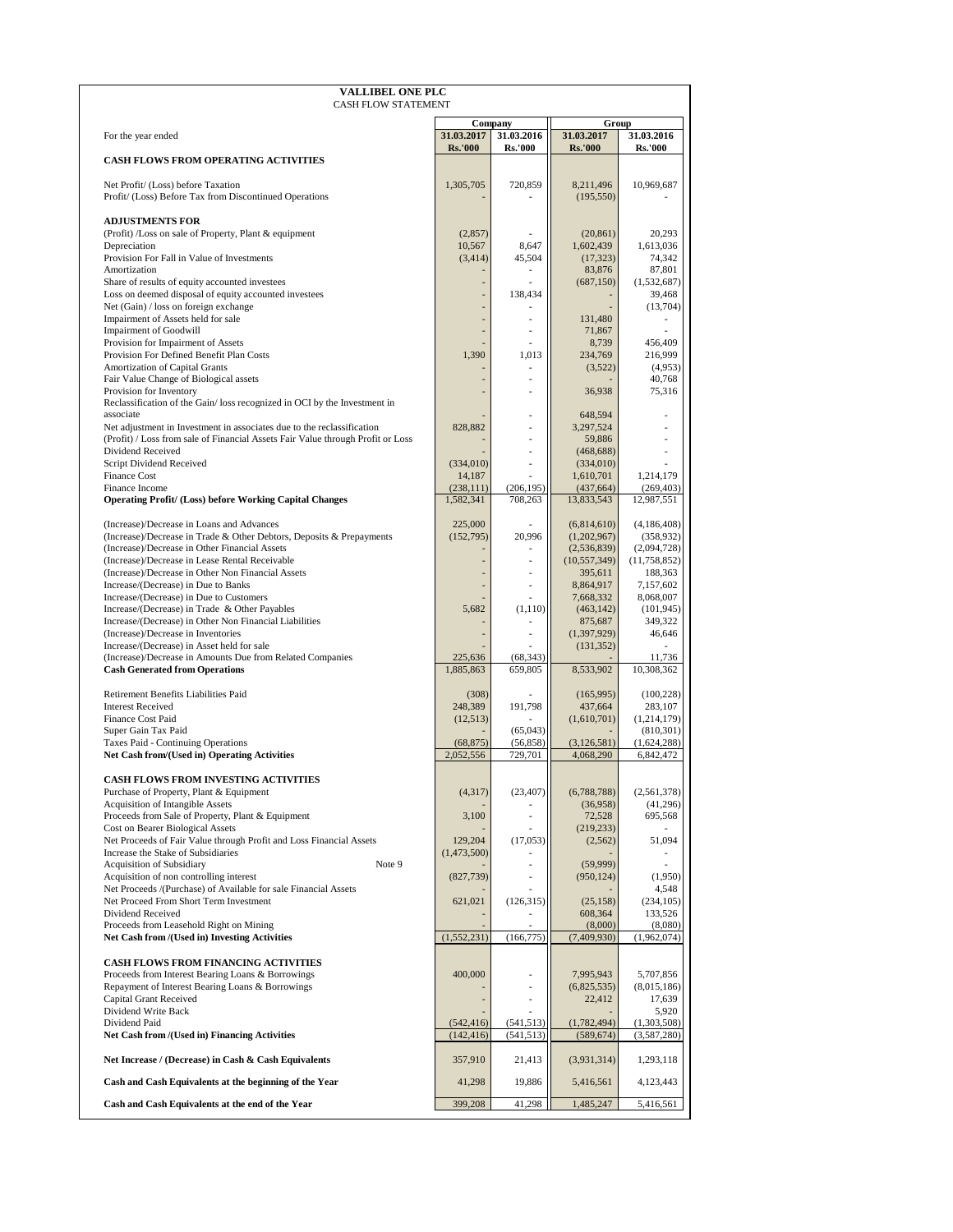# **VALLIBEL ONE PLC** NOTES TO THE FINANCIAL STATEMENTS

**1** Financial year of the company ends on 31st March.

**2** The above figures are provisional & subject to audit.

**3** Number of fully paid ordinary shares as at 31st March 2017 is 1,086,559,353 (31st March 2016- 1,086,559,353).

- **4** There has not been a significant change in the nature of the contingent liabilities which were disclosed in the Annual Report for the year ended 31st March 2016.
- 5 The Interim Financial Statements have been prepared in accordance with the accounting policies set out in the Annual report for the year ended 31st March 2016 and comply with the Sri lanka Accounting Standards (SLFRS/LKAS). These interim Financial Statements should be read in conjunction with the annual financial statements for the year ended 31st March 2016. They also provide the information required by the Colombo stock Exchange and LKAS 34.
- **6** Where necessary , Comparative figures have been re-stated to confirm with SLFRS/LKAS.
- **7** The Consolidated Financial Statements of the Company for the Year ended 31st March 2017 comprise of the Company , its Subsidiaries and Associates. The details of Subsidiaries and Associates are as follows:

## **Subsidiary Companies**

 Royal Ceramics Lanka PLC L B Finance PLC Greener Water Ltd Delmege Limited

#### **Associate Companies**

Sampath Bank PLC (Till 31st July) The Fortress Resorts PLC

## **8 Related Party Transactions**

| For the Year ended 31st March                             | 2017           | 2016           |
|-----------------------------------------------------------|----------------|----------------|
|                                                           | <b>Rs.'000</b> | <b>Rs.'000</b> |
| <b>Subsidiaries</b>                                       |                |                |
| Loan Interest Received                                    |                | 621            |
| Fixed Deposits - (Investments) / Withdrawals              | 646,179        | 125,939        |
| <b>Interest Received</b>                                  | 17.943         | 46,598         |
| <b>Fund Transfers</b>                                     | (1,247,864)    | (95,079)       |
| Net Settlement through Investment in Equity Shares        | 1,473,500      |                |
| Dividend Received                                         | 1,411,965      | 659,406        |
| <b>Technical Fee Received</b>                             | 45,359         |                |
| Sale of Equity Shares                                     | 129,204        |                |
| <b>Associates</b>                                         |                |                |
| Dividend Received                                         | 139,677        | 133,526        |
| Key management personnel (KMP)                            |                |                |
| <b>Directors Remuneration</b>                             | 13,335         | 8,262          |
| Companies controlled / jointly controlled / significantly |                |                |
| Influenced by KMP and their close family members          |                |                |
| Fixed Deposits - (Investments) / Withdrawals              | (25, 158)      | (823, 810)     |
| Debentures - (Investments) / Withdrawals                  | 225,000        |                |
| Interest Received / (Paid)                                | 220,168        | 163,346        |
| Dividend Received                                         | 15,634         | 33,678         |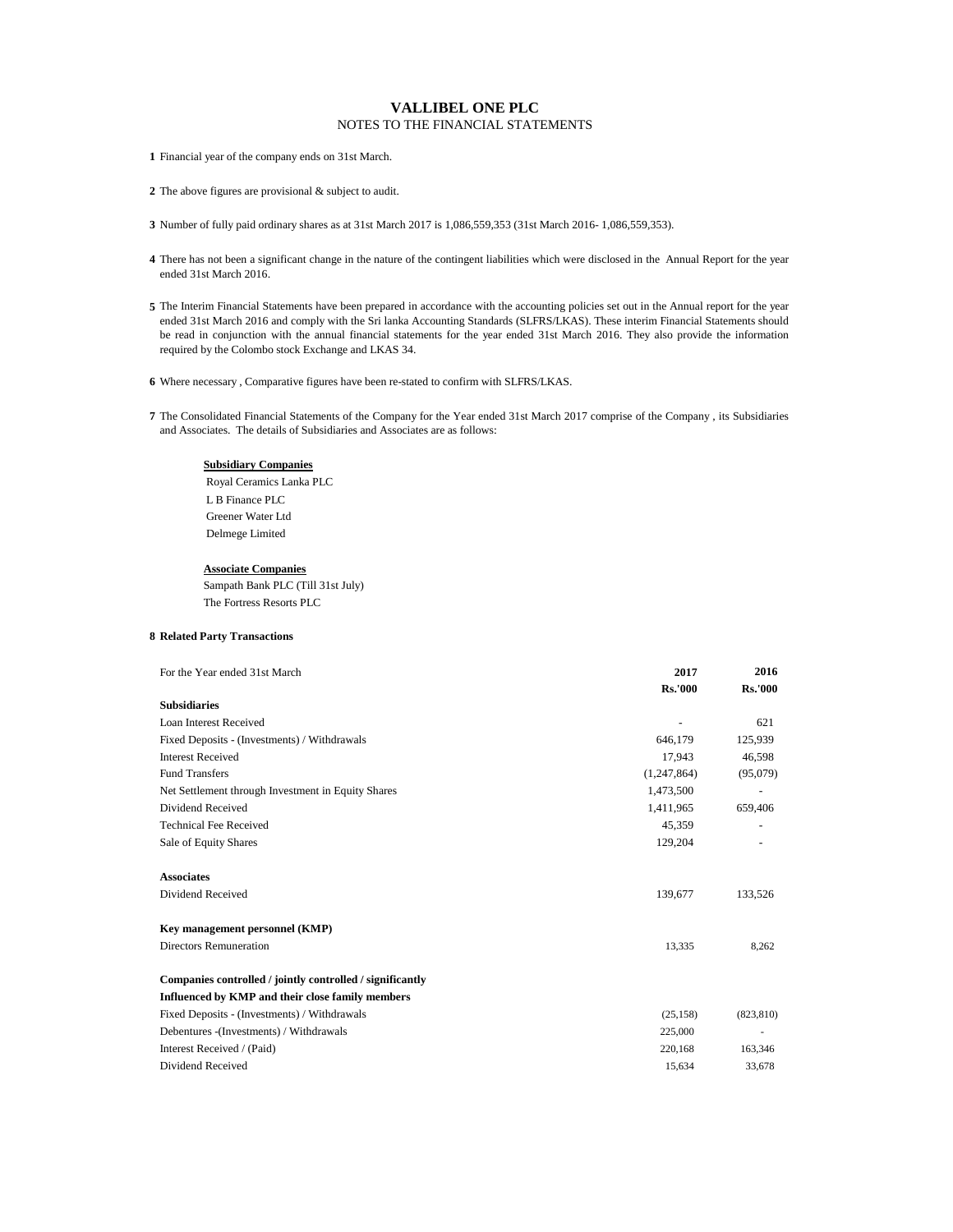## **VALLIBEL ONE PLC** NOTES TO THE FINANCIAL STATEMENTS

#### **9 Business Combinations**

On 1st August 2016, Royal Ceramic Lanka PLC has acquired 100% of the voting shares of Nilano Garments (Pvt) Ltd incorporated and domiciled in Sri Lanka currently engages in the business of manufacturing of value added tiles & retail and wholesale trading of ceramic tiles and allied products.

#### **Assets Acquired and Liabilities Assumed**

**Fair Value** The fair value of the identifiable assets and liabilities of Nilano Garments (Pvt) Ltd as at the date of acquisition were;

|                                                  | as at<br>01.08.2016<br><b>Rs.000'</b> |
|--------------------------------------------------|---------------------------------------|
| Assets                                           |                                       |
| Property, Plant & Equipment                      | 26,544                                |
| Other Non Financial Assets                       | 5,377                                 |
| Cash and Cash Equivalents                        |                                       |
|                                                  | 31,922                                |
| <b>Liabilities</b>                               |                                       |
| Trade and Other Payables                         | 5,202                                 |
| Deferred Tax Liability                           | 4,892                                 |
|                                                  | 10.094                                |
| Total identifiable net assets acquired           | 21,827                                |
| Goodwill arising on acquisition                  | 38,173                                |
| Purchase consideration paid                      | 60,000                                |
| Cash and cash equivalents of subsidiary acquired | 1                                     |
| Net Cash Out flow on Acquisition of subsidiary   | 59,999                                |

#### **10 Discontinued Operations**

On 25th July 2016, the Board of Directors of Royal Ceramics Lanka PLC took a decision to cease the operations of Ever Paint and Chemical Industries (Private) Limited ("EPCI") and to dispose of the assets thereof. EPCI is a fully owned subsidiary of Royal Ceramics Lanka PLC and it was engaged in the business of manufacturing and marketing of paints and allied products. The results of EPCI for the year is presented below:

|                                                  | 2017           | 2016           |
|--------------------------------------------------|----------------|----------------|
|                                                  | <b>Rs.000'</b> | <b>Rs.000'</b> |
| Net Revenue                                      | 24,815         | 122,661        |
| Cost of Sales                                    | (35, 159)      | (109, 743)     |
| Gross Profit                                     | (10, 345)      | 12,918         |
| Other Operating Income                           | 12.480         | 1.363          |
| <b>Distribution Expenses</b>                     | (29,200)       | (44,707)       |
| <b>Administrative Expenses</b>                   | (12, 379)      | (14, 830)      |
| <b>Finance Expenses</b>                          | (24, 627)      | (18, 258)      |
| Other Expenses                                   | (131.480)      |                |
| Loss for the period from discontinued operations | (195.550)      | (63.514)       |

The major classes of assets and liabilities of EPCI is classified as held for sale as at the end of the year:

|                                                               | 2017           |
|---------------------------------------------------------------|----------------|
|                                                               | <b>Rs.000'</b> |
| Assets                                                        |                |
| Property, Plant & Equipment                                   | 75.143         |
| <b>Inventories</b>                                            | 37,001         |
| Trade and Other Receivables                                   | 25,016         |
| Cash and Cash Equivalents                                     | 655            |
| Assets held for sale                                          | 137,815        |
| Liabilities                                                   |                |
| Trade and Other Payables                                      | (14, 442)      |
| Interest Bearing Loans & Borrowings                           | (121, 502)     |
| <b>Retirement Benefit Liability</b>                           | (1,999)        |
| Liabilities directly associated with the assets held for sale | (137, 944)     |
| Net Assets directly associated with disposal group            | (128)          |

|                                                                | 2017           | 2016           |
|----------------------------------------------------------------|----------------|----------------|
|                                                                | <b>Rs.000'</b> | <b>Rs.000'</b> |
| Operating                                                      | 108,427        | 31,786         |
| Investing                                                      | 2.461          | (2,701)        |
| Financing                                                      | (27, 651)      | (33,885)       |
| Net cash (outflow)/inflow                                      | 83,238         | (4,800)        |
| <b>Earnings Per Share</b>                                      | 2017           | 2016           |
| Basic, profit/(loss) for the year from discontinued operations | (1.77)         | (0.57)         |

Interest-bearing liabilities comprise a floating rate bank loan of Rs. 25,750,000/- having an EIR of AWPLR plus 1% that is repayable in full on 30 June 2018.

## **Write-down of Assets held for sale**

Following the classification, a write-down of Rs. 131,480,477/- was recognised at the end of reporting period to reduce the carrying amount of the assets in the disposal group to their fair value less costs to sell. This was recognised in discontinued operations in the statement of profit or loss.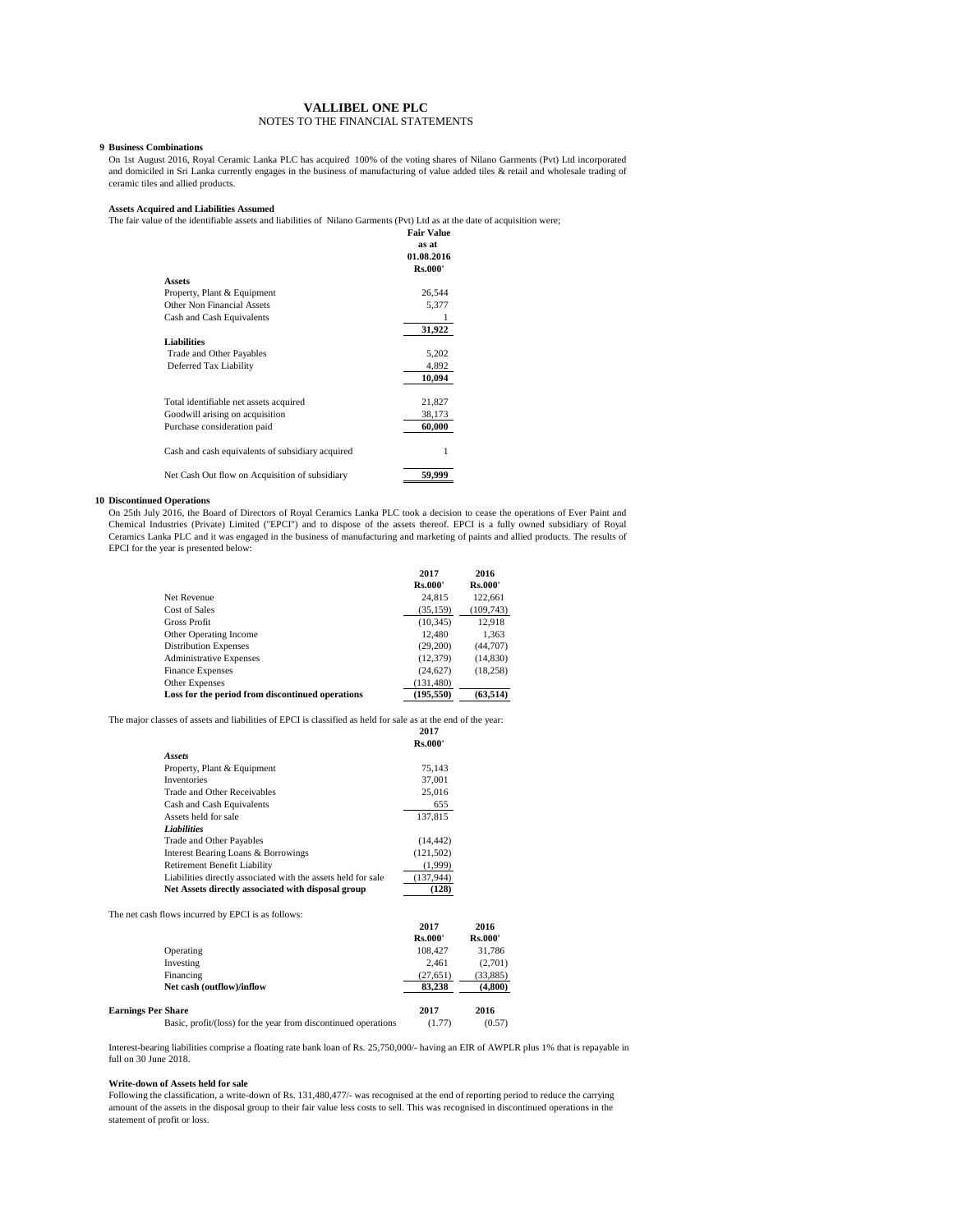# **VALLIBEL ONE PLC** NOTES TO THE FINANCIAL STATEMENTS

# **11 Greener Water Hotel Project**

Presently, Civil Structural and MEP (Mechanical, Electrical and Plumbing) works of superstructure construction are in progress and are in line with the project completion plan. Interior and landscape works are planned to be commenced at the end of year 2017.

"Greener Water Ltd allotted and issued 147,350,000 shares to the Company on 30th March 2017 at an issue price of Rs.10/- per share in consideration of Rs. 1,473,500,000/- of the funds invested by the Company in the said Greener Water Ltd."

## **12 Change in Equity Accounted Investee : Sampath Bank PLC**

The Investment in Sampath Bank PLC was accounted as equity accounted investee as per the provisions of LKAS 28 on the following grounds where it demonstrated significant influence over the investee:

- **-** Vallibel One PLC is the single largest shareholder of Sampath Bank PLC owning 26,463,803 shares representing 14.95% of the issued shares of the Bank.
- **-** Mr. Dhammika Perera who is the Chairman and Managing Director and the major shareholder of Vallibel One PLC, was the Chairman of Sampath Bank PLC.
- **-** Mr. Dhammika Perera, also served as the Chairman of the Strategic Planning Committee of Sampath Bank PLC and as a member of the Nominations Committee of the Bank.
- **-** The second largest shareholder of Sampath Bank PLC holds less than 10% of the issued shares of the Bank.

Mr. Dhammika Perera relinquished his role as the Chairman of Sampath Bank PLC with effect from 31st July 2016 on completion of his term of nine years as a Director of the Bank. Consequently, the Board of Directors of Vallibel One PLC decided that the existence of significant influence over Sampath Bank PLC by Vallibel One PLC was no longer applicable as per the provisions of LKAS 28.Hence, the Company discontinued the use of equity method of accounting from 31st July 2016 and in terms of LKAS 39 decided to exercise the option to treat the investment as being available for sale. Accordingly, the effect of mark to market loss of Rs.828 Mn as at 31st July 2016, reversal of share of profits of Rs.2,469 Mn of previous years and that up to 31st July 2016 and a loss of Rs.648 Mn of previous years and that up to 31st July 2016 which was recognized through other comprehensive income, are now accounted under group Statement of Income.

The Net Profit of Vallibel One PLC after taking into account the previously used 'equity method'; being changed to 'available for sale financial assets' and consequent reversal mentioned above is Rs. 4,254 Mn. However, if the current period's results of Sampath Bank PLC and the consequent adjustments referred to in the preceding paragraph are not considered, Vallibel One PLC would have earned a net profit of Rs.7,914Mn.(2015/16: Rs.6,603Mn)

#### **13 Events Occurring After the Balance Sheet Date**

There have been no material events occurring after the reporting date, which would require adjustment to or disclosure in the Financial Statements.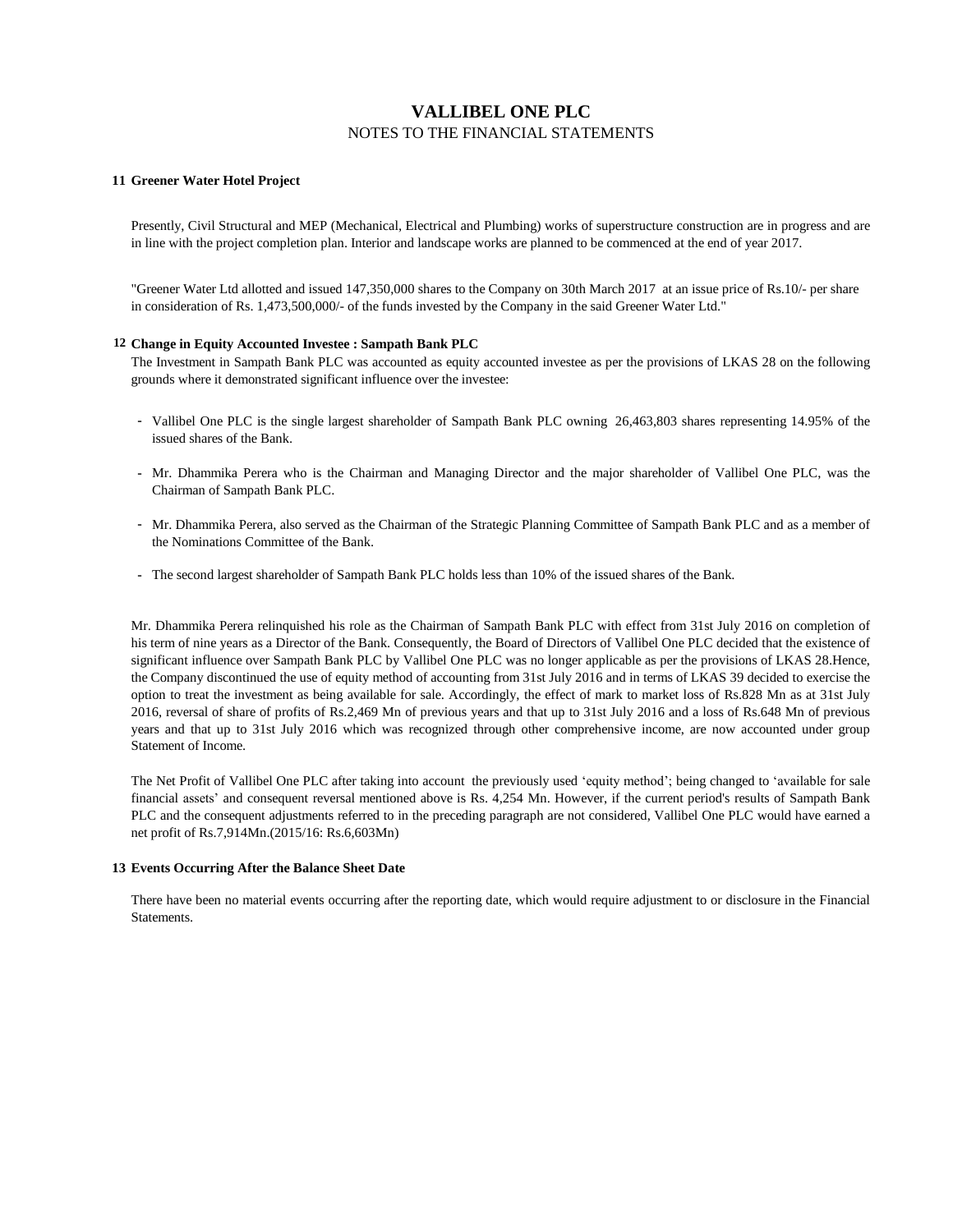## **VALLIBEL ONE PLC**

| 14 Operating Segment information<br>For the year ended 31st March<br><b>Rs'000</b>                                                                                                           | Investment<br>2017       | 2016                     | <b>Tiles</b><br>2017           | 2016                           | Sanitary wear<br>2017       | 2016                        | <b>Packaging Material</b><br>2017 | 2016                      | <b>Aluminum Products</b><br>2017 | 2016                       | <b>Plantation</b><br>2017    | 2016                         | <b>Bank &amp; Finance</b><br>2017 | 2016                         |
|----------------------------------------------------------------------------------------------------------------------------------------------------------------------------------------------|--------------------------|--------------------------|--------------------------------|--------------------------------|-----------------------------|-----------------------------|-----------------------------------|---------------------------|----------------------------------|----------------------------|------------------------------|------------------------------|-----------------------------------|------------------------------|
| Sales to external customers                                                                                                                                                                  |                          |                          | 17,477,413                     | 16,985,149                     | 1,974,942                   | 1,578,466                   | 2,175,431                         | 2,258,569                 | 2,825,102                        | 2,160,187                  | 1,945,861                    | 1,798,734                    | 19,119,853                        | 15,597,411                   |
| Intra Group Revenue                                                                                                                                                                          |                          |                          |                                | 1,000                          | 1,249                       | $\sim$                      | 218,928                           | 188,155                   | (693)                            | 28,695                     | 1,417                        | 1,096                        |                                   |                              |
| <b>Total Revenue</b>                                                                                                                                                                         |                          |                          | 17,477,413                     | 16,986,149                     | 1,976,191                   | 1,578,466                   | 2,394,359                         | 2,446,724                 | 2,824,409                        | 2,188,882                  | 1,947,278                    | 1,799,830                    | 19,119,853                        | 15,597,411                   |
| <b>Results</b>                                                                                                                                                                               |                          |                          |                                |                                |                             |                             |                                   |                           |                                  |                            |                              |                              |                                   |                              |
| Gross Profit/ (Loss)                                                                                                                                                                         |                          |                          | 8,456,990                      | 7,769,964                      | 838,475                     | 630,433                     | 350,764                           | 363,004                   | 942,078                          | 690,035                    | 115,650                      | 1,615                        | 11,002,258                        | 9,824,156                    |
| Dividend Income                                                                                                                                                                              | 2,020,305                | 808,134                  | 435                            | 2,773                          | $\sim$                      | $\sim$                      | $\bar{a}$                         | $\sim$                    | $\sim$                           | $\sim$                     |                              | $\sim$                       | 3,666                             | 8,075                        |
| Other Operating Income                                                                                                                                                                       | 48,216                   |                          | 262,526                        | 155,224                        | 6,247                       | 14,722                      | 71,027                            | 65,054                    | 4,388                            | (1,083)                    | 43,940                       | 45,815                       | 246,159                           | 75,541                       |
| <b>Administrative Expenses</b>                                                                                                                                                               | (162, 506)               | (109, 531)               | (1, 212, 387)                  | (1,073,929)                    | (49, 248)                   | (26, 491)                   | (125,072)                         | (68, 541)                 | (155, 290)                       | (157, 671)                 | (94, 436)                    | (88, 386)                    | (2,659,027)                       | (2, 155, 849)                |
| <b>Distribution Expenses</b>                                                                                                                                                                 | $\sim$                   | $\sim$                   | (2,768,672)                    | (2,656,669)                    | (354, 825)                  | (306, 477)                  | (90, 515)                         | (80, 761)                 | (338, 526)                       | (232, 110)                 |                              | ч.                           | $\sim$                            |                              |
| <b>Other Operating Expenses</b>                                                                                                                                                              |                          | (138, 434)               | (58, 258)                      | (9,580)                        |                             |                             |                                   |                           |                                  |                            |                              |                              | (1,687,920)                       | (1,805,080)                  |
| Loss on Reclassifying the Investment to Available for Sale<br>Financial Asset from Investment in Associate.                                                                                  | (828, 882)               |                          |                                |                                |                             |                             |                                   |                           |                                  |                            |                              |                              | (2,468,642)                       |                              |
| <b>Gold Loan Auction Losses</b>                                                                                                                                                              | $\sim$                   |                          |                                |                                |                             |                             |                                   |                           |                                  |                            |                              | ч.                           | (2, 201)                          | (29, 358)                    |
| <b>Results from Operating activities</b>                                                                                                                                                     | 1,077,133                | 560,168                  | 4,680,635                      | 4,187,782                      | 440,648                     | 312,186                     | 206,204                           | 278,756                   | 452,650                          | 299,171                    | 65,154                       | (40, 956)                    | 4,434,292                         | 5,917,485                    |
| <b>Finance Cost</b><br>Finance Income                                                                                                                                                        | (14, 187)<br>242,759     | (45, 504)<br>206,195     | (768, 952)<br>168,873          | (579, 577)<br>69,413           | (63, 484)<br>235            | (37, 682)<br>82             | (77, 903)                         | (61,093)                  | (88,008)                         | (49, 724)                  | (96, 868)<br>129             | (48, 539)<br>488             | (578)                             | 582                          |
| Net Finance (Cost)/Income                                                                                                                                                                    | 228,573                  | 160,691                  | (600, 079)                     | (510, 165)                     | (63, 248)                   | (37, 601)                   | (77, 903)                         | (61,093)                  | (88,008)                         | (49, 724)                  | (96, 739)                    | (48, 051)                    | (578)                             | 582                          |
| Share of results of equity accounted investees                                                                                                                                               |                          |                          |                                |                                |                             |                             | ٠                                 |                           |                                  |                            |                              |                              | 651,346                           | 1,516,547                    |
| Reclassification of the Gain/(Loss) Recognized in OCI Through<br><b>Retained Earnings</b>                                                                                                    |                          |                          |                                |                                |                             |                             |                                   |                           |                                  |                            |                              |                              | (648, 594)                        |                              |
| Profit / (Loss) Before Value Added Tax                                                                                                                                                       | 1,305,705                | 720,859                  | 4,080,555                      | 3,677,618                      | 377,400                     | 274,586                     | 128,302                           | 217,663                   | 364,642                          | 249,447                    | (31, 585)                    | (89,007)                     | 4,436,466                         | 7,434,615                    |
| Value Added Tax on Financial Services                                                                                                                                                        | ×,                       |                          |                                | ÷,                             |                             |                             |                                   |                           | $\overline{\phantom{a}}$         | $\sim$                     | $\sim$                       | ÷,                           | (1,027,101)                       | (593, 452)                   |
| Profit / (loss) Before Tax                                                                                                                                                                   | 1,305,705                | 720,859                  | 4,080,555                      | 3,677,618                      | 377,400                     | 274,586                     | 128,302                           | 217,663                   | 364,642                          | 249,447                    | (31, 585)                    | (89,007)                     | 3,409,365                         | 6,841,163                    |
| Income Tax Expense                                                                                                                                                                           | (65, 932)                | (56, 660)                | (1,071,692)                    | (1,079,857)                    | (76, 399)                   | (16, 169)                   | (28, 106)                         | (44, 858)                 | (38, 981)                        | 1,181                      | (2,063)                      | 2,906                        | (2, 166, 931)                     | (2, 156, 657)                |
| Profit/(loss) after tax for the year from discontinued operations                                                                                                                            |                          |                          |                                |                                |                             |                             |                                   |                           |                                  |                            |                              |                              |                                   |                              |
| Profit / (Loss) for the Year                                                                                                                                                                 | 1,239,773                | 664,199                  | 3,008,864                      | 2,597,761                      | 301,001                     | 258,416                     | 100,196                           | 172,806                   | 325,661                          | 250,628                    | (33, 648)                    | (86, 101)                    | 1,242,434                         | 4,684,506                    |
| As at 31st March<br><b>15 Segment Assets and Liabilities</b>                                                                                                                                 |                          |                          |                                |                                |                             |                             |                                   |                           |                                  |                            |                              |                              |                                   |                              |
| <b>Total Assets</b>                                                                                                                                                                          | 29,452,325               | 27,599,276               | 37,944,446                     | 34,612,389                     | 4,072,544                   | 3,265,299                   | 2,658,108                         | 2,129,133                 | 2,712,829                        | 1,619,174                  | 3,966,100                    | 3,719,218                    | 102,763,035                       | 84,516,637                   |
| <b>Total Liabilities</b>                                                                                                                                                                     | 428,837                  | 24,115                   | 14,684,211                     | 13,690,709                     | 1,139,251                   | 600,641                     | 1,357,263                         | 898,651                   | 1,569,242                        | 714,154                    | 2,258,207                    | 2,093,094                    | 90,253,356                        | 74,037,318                   |
| 16 Other Segment Information<br>Total cost incurred during the period to acquire<br>Property, Plant & Equipment<br>Depreciation & Amortization<br>provision for retirement benefit Liability | 4,317<br>10,567<br>1,390 | 23,407<br>8,647<br>1,013 | 2,218,066<br>902,457<br>87,228 | 1,399,635<br>915,719<br>75,114 | 527,569<br>104,041<br>4,572 | 118,103<br>100,417<br>3,454 | 413,944<br>65,117<br>7,953        | 86,821<br>54,416<br>7,178 | 289,484<br>64,187<br>3,523       | 106,827<br>57,483<br>4,067 | 206,381<br>132,615<br>73,291 | 205,803<br>131,956<br>76,633 | 1,809,158<br>343,218<br>41,550    | 499,456<br>352,496<br>33,040 |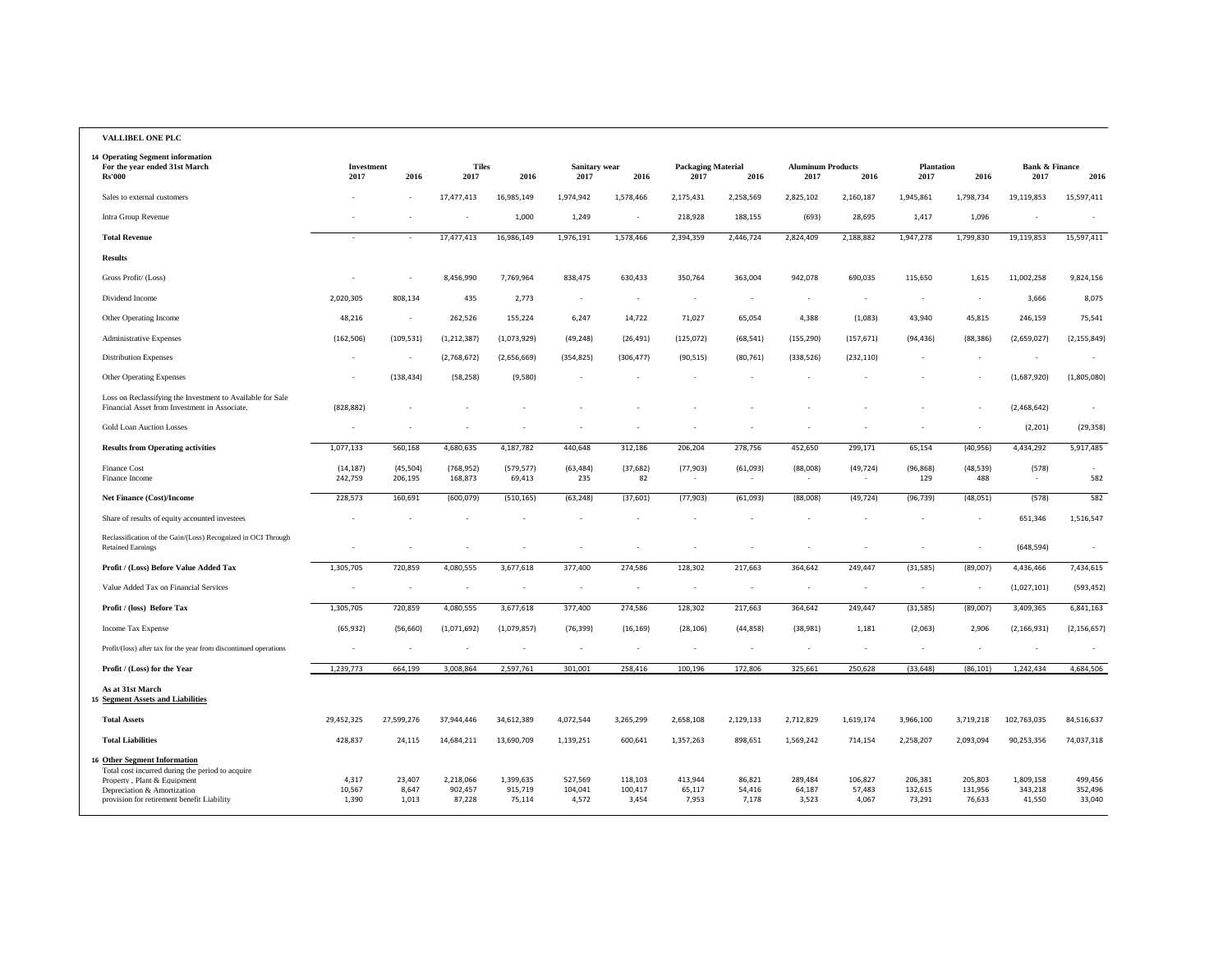| <b>VALLIBEL ONE PLC</b> |  |  |
|-------------------------|--|--|

| 14 Operating Segment information<br>For the year ended 31st March                                                                                                                            | Leisure                   |                      | Consumer              |                         | Life style                |                           | <b>Heath care</b>       |                          | Other                     |                           | <b>Eliminations/ Adjustments</b> |                        | Group                             |                                   |
|----------------------------------------------------------------------------------------------------------------------------------------------------------------------------------------------|---------------------------|----------------------|-----------------------|-------------------------|---------------------------|---------------------------|-------------------------|--------------------------|---------------------------|---------------------------|----------------------------------|------------------------|-----------------------------------|-----------------------------------|
| <b>Rs'000</b>                                                                                                                                                                                | 2017                      | 2016                 | 2017                  | 2016                    | 2017                      | 2016                      | 2017                    | 2016                     | 2017                      | 2016                      | 2017                             | 2016                   | 2017                              | 2016                              |
| Sales to external customers                                                                                                                                                                  |                           | $\sim$               | 2,535,875             | 2,549,974               | 2,001,410                 | 1,824,084                 | 2,280,084               | 2,277,781                | 603,196                   | 637,492                   | (2,764)                          | $\sim$                 | 52,936,402                        | 47,667,846                        |
| Intra Group Revenue                                                                                                                                                                          |                           |                      |                       | ÷,                      | 11,104                    | 15,663                    |                         |                          | 265,967                   | 236,548                   | (497, 973)                       | (471, 158)             |                                   |                                   |
| <b>Total Revenue</b>                                                                                                                                                                         |                           | ÷,                   | 2,535,875             | 2,549,974               | 2,012,513                 | 1,839,747                 | 2,280,084               | 2,277,781                | 869,163                   | 874,040                   | (500, 737)                       | (471, 158)             | 52,936,402                        | 47,667,846                        |
| <b>Results</b>                                                                                                                                                                               |                           |                      |                       |                         |                           |                           |                         |                          |                           |                           |                                  |                        |                                   |                                   |
| Gross Profit/ (Loss)                                                                                                                                                                         |                           |                      | 527,480               | 492,499                 | 523,046                   | 452,216                   | 454,396                 | 421,025                  | 537,579                   | 478,559                   | (17, 943)                        | 30,935                 | 23,730,773                        | 21,154,441                        |
| Dividend Income                                                                                                                                                                              |                           |                      |                       |                         |                           |                           |                         | $\overline{\phantom{a}}$ | 537                       | 422                       | (1,551,617)                      | (794, 893)             | 473,326                           | 24,510                            |
| Other Operating Income                                                                                                                                                                       |                           |                      | 479                   | 724                     | 22,467                    | 6,317                     | 22,713                  | 410                      | 71,842                    | 60,663                    | (257, 518)                       | (122, 239)             | 542,486                           | 301,147                           |
| <b>Administrative Expenses</b>                                                                                                                                                               | (46, 512)                 | (21,018)             | (72, 970)             | (172, 252)              | (103, 888)                | (123, 139)                | (67, 791)               | (62, 666)                | (445, 936)                | (428, 682)                | 163,939                          | 83,164                 | (5,031,122)                       | (4,404,992)                       |
| <b>Distribution Expenses</b>                                                                                                                                                                 |                           |                      | (288, 203)            | (320, 638)              | (199, 726)                | (160, 257)                | (185, 468)              | (193, 547)               | (74, 227)                 | (85, 418)                 | 103,827                          | 85,076                 | (4, 196, 336)                     | (3,950,801)                       |
| <b>Other Operating Expenses</b>                                                                                                                                                              |                           |                      |                       |                         |                           | (112,000)                 |                         |                          |                           | (117, 929)                | (117, 510)                       | 63,302                 | (1,863,688)                       | (2, 119, 721)                     |
| Loss on Reclassifying the Investment to Available for Sale<br>Financial Asset from Investment in Associate.                                                                                  |                           |                      |                       |                         |                           |                           |                         |                          |                           |                           |                                  |                        | (3, 297, 525)                     | $\overline{\phantom{a}}$          |
| <b>Gold Loan Auction Losses</b>                                                                                                                                                              |                           |                      |                       |                         |                           | ٠                         |                         |                          |                           |                           |                                  |                        | (2, 201)                          | (29, 358)                         |
| <b>Results from Operating activities</b>                                                                                                                                                     | (46, 512)                 | (21, 018)            | 166,786               | 333                     | 241,899                   | 63,137                    | 223,850                 | 165,222                  | 89,795                    | (92, 385)                 | (1,676,821)                      | (654, 655)             | 10,355,713                        | 10,975,227                        |
| Finance Cost<br>Finance Income                                                                                                                                                               | (155)<br>1,261            | (65)<br>213          | (314, 278)<br>5,408   | (174, 603)<br>7,386     | (45, 869)<br>3,549        | (32, 465)<br>8,873        | (37, 376)<br>3,071      | (34, 937)<br>399         | (132, 589)<br>34,595      | (131, 154)<br>23,473      | 28,969<br>(4, 274)               | (18, 834)<br>(47, 701) | (1,611,279)<br>455,607            | (1, 214, 179)<br>269,403          |
| Net Finance (Cost)/Income                                                                                                                                                                    | 1,106                     | 148                  | (308, 870)            | (167, 217)              | (42, 321)                 | (23, 592)                 | (34, 305)               | (34, 538)                | (97, 994)                 | (107, 681)                | 24,695                           | (66, 535)              | (1, 155, 672)                     | (944, 776)                        |
| Share of results of equity accounted investees                                                                                                                                               | 35,804                    | 16,139               |                       |                         |                           | ٠                         |                         | ÷,                       | $\sim$                    |                           |                                  |                        | 687,150                           | 1,532,687                         |
| Reclassification of the Gain/(Loss) Recognized in OCI Through<br><b>Retained Earnings</b>                                                                                                    |                           | i.                   |                       | ٠                       |                           |                           |                         |                          |                           |                           |                                  | $\sim$                 | (648, 594)                        | $\sim$                            |
| Profit / (Loss) Before Value Added Tax                                                                                                                                                       | (9,601)                   | (4,731)              | (142, 084)            | (166, 884)              | 199,578                   | 39,545                    | 189,545                 | 130,684                  | (8, 199)                  | (200, 066)                | (1,652,127)                      | (721, 190)             | 9,238,597                         | 11,563,138                        |
| Value Added Tax on Financial Services                                                                                                                                                        | $\sim$                    | $\sim$               | $\sim$                | $\sim$                  | $\sim$                    | ٠                         |                         | $\sim$                   | $\sim$                    | ÷,                        | $\sim$                           | $\sim$                 | (1,027,101)                       | (593, 452)                        |
| Profit / (loss) Before Tax                                                                                                                                                                   | (9,601)                   | (4, 731)             | (142, 084)            | (166, 884)              | 199,578                   | 39,545                    | 189,545                 | 130,684                  | (8, 199)                  | (200, 066)                | (1,652,127)                      | (721, 190)             | 8,211,496                         | 10,969,687                        |
| Income Tax Expense                                                                                                                                                                           | (6, 401)                  | (12, 965)            | (4, 814)              | (1, 372)                | (10, 746)                 | (1, 775)                  | (7, 254)                | (770)                    | (42, 882)                 | (56, 604)                 | (239, 520)                       | (89, 368)              | (3,761,722)                       | (3,512,967)                       |
| Profit/(loss) after tax for the year from discontinued operations                                                                                                                            |                           | $\sim$               |                       | ٠                       |                           | $\sim$                    | $\sim$                  | $\overline{\phantom{a}}$ | (195, 550)                | $\sim$                    | $\sim$                           | $\sim$                 | (195, 550)                        | $\sim$                            |
| Profit / (Loss) for the Year                                                                                                                                                                 | (16.002)                  | (17,696)             | (146, 898)            | (168, 255)              | 188.832                   | 37,770                    | 182,292                 | 129.914                  | (246, 631)                | (256, 671)                | (1,891,647)                      | (810, 558)             | 4,254,225                         | 7,456,720                         |
| As at 31st March<br>15 Segment Assets and Liabilities                                                                                                                                        |                           |                      |                       |                         |                           |                           |                         |                          |                           |                           |                                  |                        |                                   |                                   |
| <b>Total Assets</b>                                                                                                                                                                          | 3,890,992                 | 534,995              | 1,254,265             | 1,259,121               | 1,231,501                 | 1,133,932                 | 1,799,559               | 1,795,872                | 6,498,734                 | 4,826,377                 | (22, 662, 472)                   | (16, 139, 682)         | 175,581,967                       | 150,871,742                       |
| <b>Total Liabilities</b>                                                                                                                                                                     | 61,736                    | 26,720               | 3,313,638             | 2,735,949               | 617,911                   | 722,501                   | 1,068,945               | 1,365,310                | 1,446,749                 | 2,203,510                 | (2,662,077)                      | (2,911,458)            | 115,537,269                       | 96,201,213                        |
| 16 Other Segment Information<br>Total cost incurred during the period to acquire<br>Property, Plant & Equipment<br>Depreciation & Amortization<br>provision for retirement benefit Liability | 1,215,593<br>4,882<br>668 | 66,042<br>182<br>848 | 3,537<br>4,477<br>655 | 3,085<br>9,463<br>1,743 | 16,239<br>12,755<br>4,200 | 22,926<br>16,191<br>4,303 | 5,396<br>3,113<br>2,749 | 663<br>3,185<br>1,844    | 77,634<br>31,079<br>6,331 | 28,609<br>50,682<br>7,762 | 1,470<br>7,808<br>659            | ×.                     | 6,788,788<br>1,686,315<br>234,769 | 2,561,378<br>1,700,837<br>216,999 |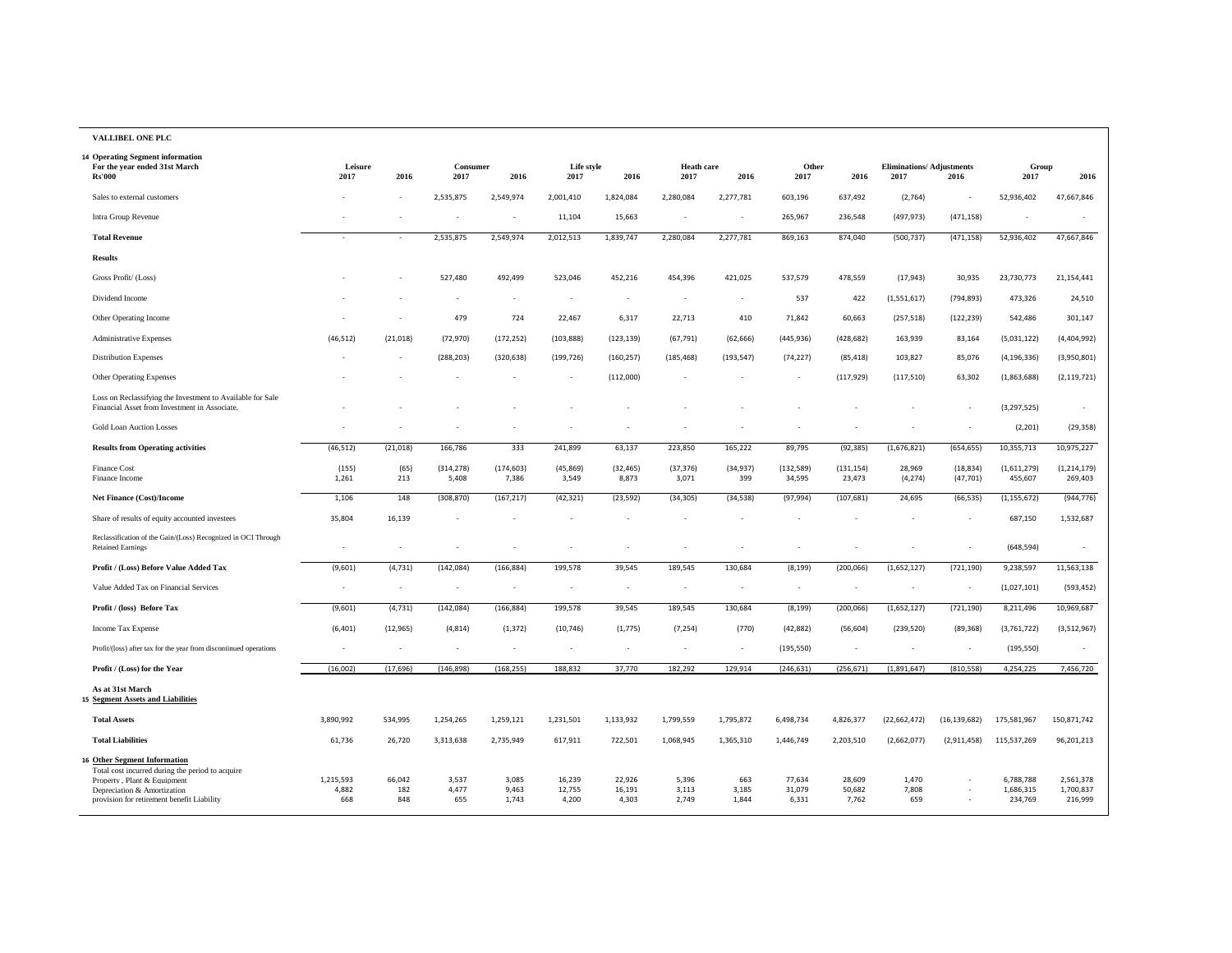# **VALLIBEL ONE PLC**

SHARE INFORMATION

# **1 Market prices of the shares for Quarter ended 31st March**

|                  |                                                                         | 2017                                            | 2016                                            |
|------------------|-------------------------------------------------------------------------|-------------------------------------------------|-------------------------------------------------|
|                  |                                                                         | Rs.                                             | Rs.                                             |
|                  | Highest                                                                 | 19.00                                           | 21.80                                           |
|                  | Lowest                                                                  | 16.20                                           | 15.30                                           |
|                  | Closing                                                                 | 17.50                                           | 17.80                                           |
|                  | 2 Directors Shareholding                                                |                                                 |                                                 |
|                  | <b>Name</b>                                                             | No of shares<br>as at 31st<br><b>March 2017</b> | No of shares<br>as at 31st<br><b>March 2016</b> |
|                  | Mr. Dhammika Perera                                                     | 689,726,471                                     | 689,726,471                                     |
|                  | Mr. J A S S Adhihetty                                                   | 100,000                                         | 100,000                                         |
|                  | Mr. S H Amarasekera -Shares held in the following manner                |                                                 |                                                 |
|                  | Pan Asia Banking Corporation PLC / Mr. S H Amarasekera                  | 1,000,000                                       | 1,000,000                                       |
|                  | Ms. K Fernando                                                          | 800,000                                         | 800,000                                         |
|                  | Mr. R N Asirwatham                                                      | 800                                             | 800                                             |
|                  | 3 Twenty Major Shareholders as at 31st March 2017.                      |                                                 |                                                 |
|                  |                                                                         | No of<br><b>Shares</b>                          | (%)                                             |
| 1                | Mr. Dhammika Perera                                                     | 689,726,471                                     | 63.478                                          |
| 2                | <b>Employees Provident Fund</b>                                         | 101,549,200                                     | 9.346                                           |
| 3                | Vallibel Investments (Private) Limited                                  | 91,966,451                                      | 8.464                                           |
| $\overline{4}$   | Vallibel Leisure (Private) Limited                                      | 91,929,063                                      | 8.461                                           |
| 5                | Bank of Ceylon A/c Ceybank Unit Trust                                   | 10,211,380                                      | 0.940                                           |
| 6                | Mercantile Investments and Finance PLC                                  | 5,176,000                                       | 0.476                                           |
| $\boldsymbol{7}$ | National Savings Bank                                                   | 3,143,693                                       | 0.289                                           |
| 8                | Mellon Bank N. A. - UPS Group Trust                                     | 2,800,000                                       | 0.258<br>0.223                                  |
| 9<br>10          | Bank of Ceylon No. 1 Account<br>Merrill J Fernando & Sons (Pvt) Limited | 2,427,704<br>2,299,000                          | 0.212                                           |
| 11               | Mr. K D A Perera                                                        | 2,079,039                                       | 0.191                                           |
| 12               | Mr. H R S Wijeratne                                                     | 2,069,000                                       | 0.190                                           |
| 13               | Mr. A M Weerasinghe                                                     | 2,000,000                                       | 0.184                                           |
| 14               | Wickramaratnes (Pvt) Limited                                            | 1,865,000                                       | 0.172                                           |
| 15               | <b>Employees Trust Fund Board</b>                                       | 1,722,140                                       | 0.158                                           |
| 16               | Prof M.T.A Furkhan                                                      | 1,672,000                                       | 0.154                                           |
| 17               | Hatton National Bank PLC/Sanka Ramoorthy Nadaraj Kumar                  | 1,661,632                                       | 0.153                                           |
| 18               | Mr. A Sithampalam                                                       | 1,567,000                                       | 0.144                                           |
| 19               | Bartleet Asset Management (Pvt) Ltd                                     | 1,314,000                                       | 0.121                                           |
| 20               | People's Leasing & Finance PLC/L.P.Hapangama                            | 1,203,700                                       | 0.111                                           |
|                  |                                                                         | 1,018,382,473                                   | 93.725                                          |
|                  | Others                                                                  | 68,176,880                                      | 6.275                                           |
|                  | Total                                                                   | 1,086,559,353                                   | 100.000                                         |

## **4 Public Shareholding**

The percentage of shares held by the public as at 31st March 2017 was 19.252% comprising of 11,915 Share holders.